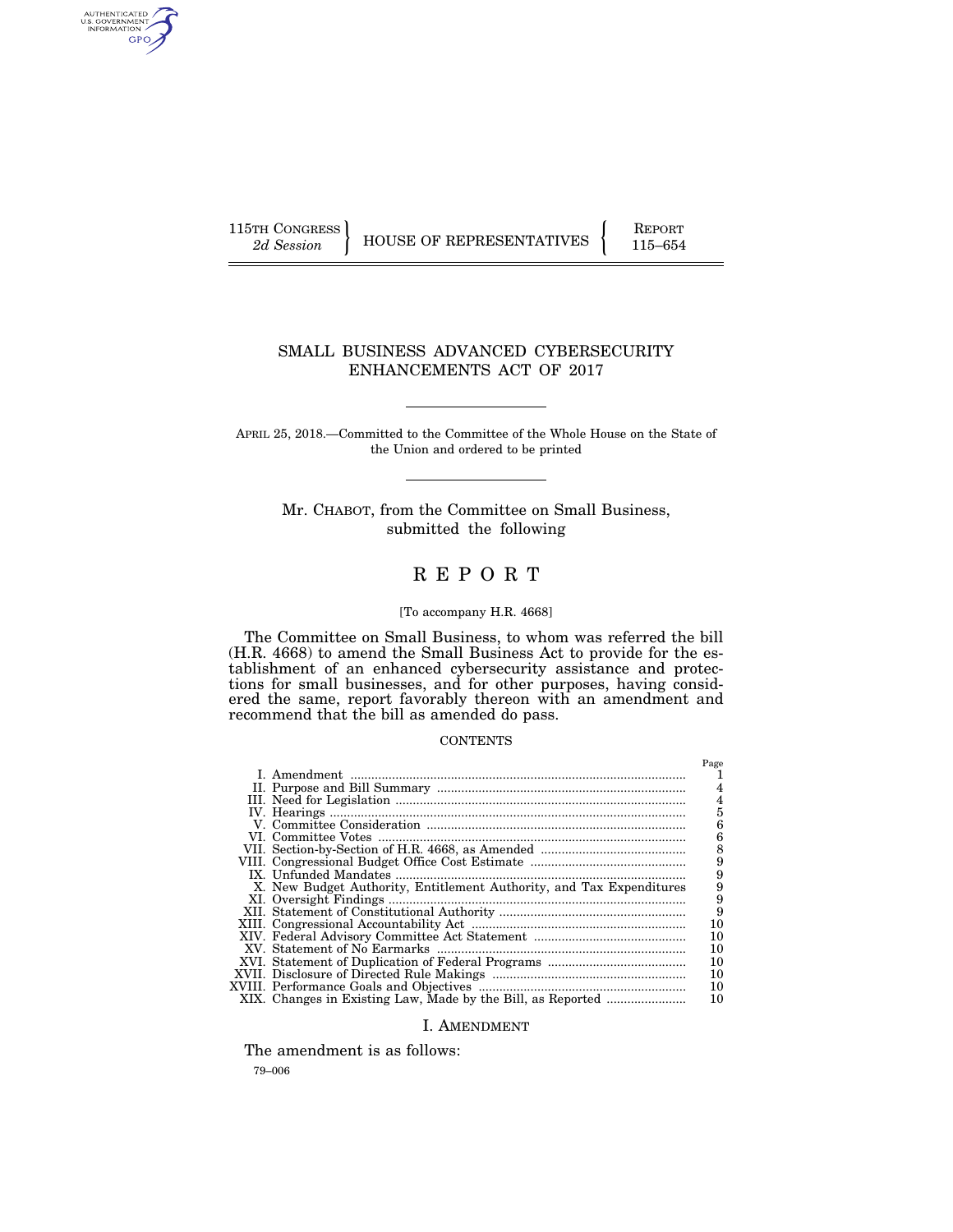Strike all after the enacting clause and insert the following: **SECTION 1. SHORT TITLE.** 

This Act may be cited as the "Small Business Advanced Cybersecurity Enhancements Act of 2017".

#### **SEC. 2. FINDINGS.**

Congress finds the following:

(1) Small businesses represent more than 97 percent of total businesses in the United States and make up an essential part of the supply chain to some of the largest companies, many of which are in critical infrastructure sectors, from financial and transportation organizations to power, water, and healthcare suppliers.

(2) Many small businesses do not have dedicated information technology (''IT'') departments and must outsource IT functions or assign these duties to an employee as a secondary function.

(3) The Internet Crime Complaint Center within the United States Department of Justice recorded 298,728 cybersecurity-related complaints in its 2016 report.

(4) There has been steady increases of cybersecurity-related complaints year over year since the year 2000, totaling 3,762,348.

(5) Seventy-one percent of cyber attacks occurred in businesses with fewer than 100 employees.

(6) Only 14 percent of small- and medium-sized businesses believe they have the ability to effectively mitigate cyber risks and vulnerabilities.

(7) Small businesses risk theft and manipulation of sensitive data if they lack adequate cybersecurity measures.

(8) The Better Business Bureau found that half of small businesses could remain profitable for only one month if they lost essential data.

(9) Cyber crime is growing rapidly and the annual costs to the global economy are estimated to reach over \$2,000,000,000,000 by 2019.

(10) Cybersecurity is a global challenge where the security threat, attacks, and techniques continually evolve and no company, individual, or Federal agency is immune from these threats.

(11) Strong collaboration between the public and private sector is essential in the fight against cyber crime.

(12) There is a reluctance among small businesses to voluntarily share information with government entities, and the Federal Government should work proactively to incentivize and encourage voluntary information sharing to improve the Nation's cybersecurity posture.

#### **SEC. 3. ENHANCED CYBERSECURITY ASSISTANCE AND PROTECTIONS FOR SMALL BUSI-NESSES.**

Section 21(a) of the Small Business Act (15 U.S.C. 648(a)) is amended by adding at the end the following new paragraph:

'(9) SMALL BUSINESS CYBERSECURITY ASSISTANCE AND PROTECTIONS.

"(A) ESTABLISHMENT OF SMALL BUSINESS CYBERSECURITY ASSISTANCE UNITS.—The Administrator of the Small Business Administration, in coordination with the Secretary of Commerce, and in consultation with the Secretary of Homeland Security and the Attorney General, shall establish—

''(i) in the Administration, a central small business cybersecurity assistance unit; and

''(ii) within each small business development center, a regional small business cybersecurity assistance unit.

''(B) DUTIES OF THE CENTRAL SMALL BUSINESS CYBERSECURITY ASSISTANCE UNIT.—

''(i) IN GENERAL.—The central small business cybersecurity assistance unit established under subparagraph (A)(i) shall serve as the primary interface for small business concerns to receive and share cyber threat indicators and defensive measures with the Federal Government.

''(ii) USE OF CAPABILITY AND PROCESSES.—The central small business cybersecurity assistance unit shall use the capability and process certified pursuant to section 105(c)(2)(A) of the Cybersecurity Information Sharing Act of  $2015$  (6 U.S.C.  $1504(c)(2)(A)$ ) to receive cyber threat indicators or defensive measures from small business concerns.

''(iii) APPLICATION OF CISA.—A small business concern that receives or shares cyber threat indicators and defensive measures with the Federal Government through the central small business cybersecurity assistance unit established under subparagraph (A)(i), or with any appropriate entity pursuant to section  $103(c)$  of the Cybersecurity Informa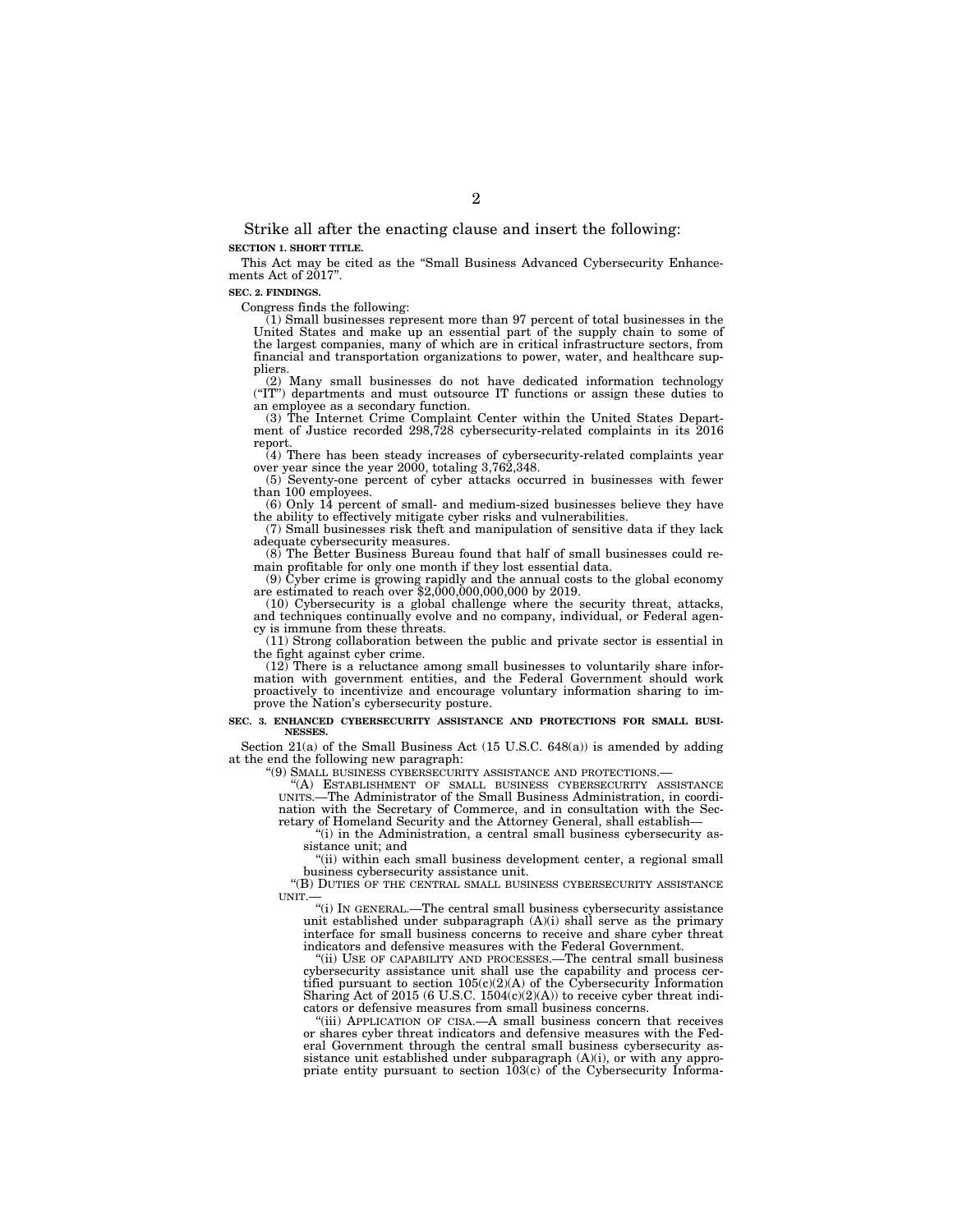tion Sharing Act of 2015 (6 U.S.C. 1503(c)), shall receive the protections and exemptions provided in such Act and this paragraph.

''(C) RELATION TO NCCIC.—

''(i) CENTRAL SMALL BUSINESS CYBERSECURITY ASSISTANCE UNIT.—The central small business cybersecurity assistance unit established under subparagraph (A)(i) shall be collocated with the national cybersecurity and communications integration center.

''(ii) ACCESS TO INFORMATION.—The national cybersecurity and communications integration center shall have access to all cyber threat indicators or defensive measures shared with the central small cybersecurity assistance unit established under subparagraph (A)(i) through the use of the capability and process described in subparagraph (B)(ii).

''(D) CYBERSECURITY ASSISTANCE FOR SMALL BUSINESSES.—The central small business cybersecurity assistance unit established under subparagraph (A)(i) shall—

''(i) work with each regional small business cybersecurity assistance unit established under subparagraph (A)(ii) to provide cybersecurity assistance to small business concerns;

"(ii) leverage resources from the Administration, the Department of Commerce, the Department of Homeland Security, the Department of Justice, the Department of the Treasury, the Department of State, and any other Federal department or agency the Administrator determines appropriate, in order to help improve the cybersecurity posture of small business concerns;

"(iii) coordinate with the Department of Homeland Security to identify and disseminate information to small business concerns in a form that is accessible and actionable by small business concerns;

''(iv) coordinate with the National Institute of Standards and Technology to identify and disseminate information to small business concerns on the most cost-effective methods for implementing elements of the cybersecurity framework of the National Institute of Standards and Technology applicable to improving the cybersecurity posture of small business concerns;

" $(v)$  seek input from the Office of Advocacy of the Administration to ensure that any policies or procedures adopted by any department, agency, or instrumentality of the Federal Government do not unduly add regulatory burdens to small business concerns in a manner that will hamper the improvement of the cybersecurity posture of such small business concerns; and

''(vi) leverage resources and relationships with representatives and entities involved in the national cybersecurity and communications integration center to publicize the capacity of the Federal Government to assist small business concerns in improving cybersecurity practices.

"(E) ENHANCED CYBERSECURITY PROTECTIONS FOR SMALL BUSINESSES.-

''(i) IN GENERAL.—Notwithstanding any other provision of law, no cause of action shall lie or be maintained in any court against any small business concern, and such action shall be promptly dismissed, if such action related to or arises out of—

''(I) any activity authorized under this paragraph or the Cyberse-

curity Information Sharing Act of 2015 (6 U.S.C. 1501 et seq.); or ''(II) any action or inaction in response to any cyber threat indicator, defensive measure, or other information shared or received pursuant to this paragraph or the Cybersecurity Information Sharing Act of 2015 ( $\vec{6}$  U.S.C. 1501 et seq.).<br>"(ii) APPLICATION.—The exception

''(ii) APPLICATION.—The exception provided in section  $105(d)(5)(D)(ii)(I)$  of the Cybersecurity Information Sharing Act of 2015  $(6 \text{ U.S.C. } 1504(d)(5)(D)(ii)(I))$  shall not apply to any cyber threat indicator or defensive measure shared or received by small business concerns pursuant to this paragraph or the Cybersecurity Information Sharing Act of 2015 (6 U.S.C. 1501 et seq.).

"(iii) RULE OF CONSTRUCTION.—Nothing in this subparagraph shall be construed to affect the applicability or merits of any defense, motion, or argument in any cause of action in a court brought against an entity that is not a small business concern.

''(F) DEFINITIONS.—In this paragraph:

''(i) CISA DEFINITIONS.—The terms 'cyber threat indicator' and 'defensive measure' have the meanings given such terms in section 102 of the Cybersecurity Information Sharing Act of 2015 (6 U.S.C. 1501).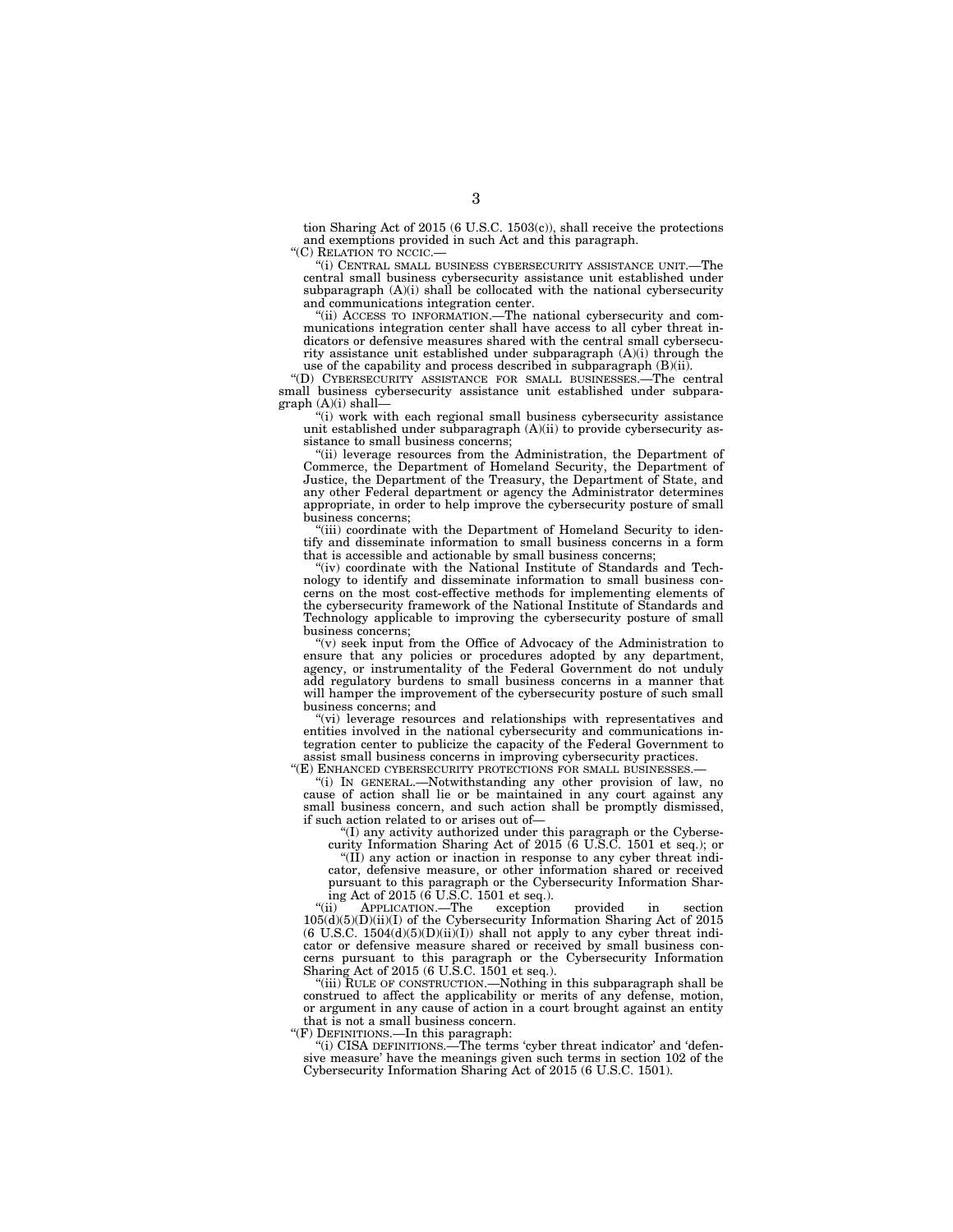"(ii) NATIONAL CYBERSECURITY AND COMMUNICATIONS INTEGRATION CENTER.—The term 'national cybersecurity and communications integration center' means the national cybersecurity and communications integration center established under section 227 of the Homeland Security Act of 2002 (6 U.S.C. 148).

#### **SEC. 4. PROHIBITION ON NEW APPROPRIATIONS.**

(a) IN GENERAL.—No additional funds are authorized to be appropriated to carry out this Act and the amendments made by this Act.

(b) EXISTING FUNDING.—This Act and the amendments made by this Act shall be carried out using amounts made available under section 21(a)(4)(C)(viii) of the Small Business Act (15 U.S.C. 648(a)(4)(viii)).

(c) TECHNICAL AND CONFORMING AMENDMENT.—Section  $21(a)(4)(C)(viii)$  of the Small Business Act (15 U.S.C.648(a)(4)(C)(viii)) is amended to read as follows:

"(viii) LIMITATION.-

''(I) CYBERSECURITY ASSISTANCE.—From the funds appropriated pursuant to clause (vii), the Administration shall reserve not less than \$1,000,000 in each fiscal year to develop cybersecurity assistance units at small business development centers under paragraph (9).

''(II) PORTABLE ASSISTANCE.—

''(aa) IN GENERAL.—Any funds appropriated pursuant to clause (vii) that are remaining after reserving amounts under subclause (I) may be used for portable assistance for startup and sustainability non-matching grant programs to be conducted by eligible small business development centers in communities that are economically challenged as a result of a business or government facility down sizing or closing, which has resulted in the loss of jobs or small business instability.

''(bb) GRANT AMOUNT AND USE.—A non-matching grant under this subclause shall not exceed \$100,000, and shall be used for small business development center personnel expenses and related small business programs and services.''.

#### II. PURPOSE AND BILL SUMMARY

The purpose of H.R. 4668, the ''Small Business Advanced Cybersecurity Enhancements Act of 2017," is to amend the Small Business Act (the Act) 1 to encourage small businesses to work with the federal government by providing them additional resources. In order to combat small businesses' reluctance to engage with the federal government, this legislation encourages their collaboration in the following ways:

It establishes Small Business Administration (SBA) Small Business Development Centers (SBDCs) as the primary interface for federal information sharing for small businesses; ensures small businesses that share cyber indicators through SBDCs receive the same protections and exemptions provided in the Cybersecurity Information Sharing Act of 2015; ensures that any policies or rulemaking adopted by any federal agency as a result of small business cyber information sharing do not unfairly burned small businesses; and, expands liability protections for small businesses that engage with the federal government in good faith.

#### III. NEED FOR LEGISLATION

H.R. 4668 was introduced by Chairman Steve Chabot and Ranking Member Nydia Velázquez on December 17, 2017, after significant hearings, examination of cybersecurity threats facing small

<sup>1</sup>Originally, title II of the Act of July 30, 1953, 67 Stat. 232, was designated as the Small Business Act of 1953. A plethora of amendments in subsequent Congresses led to a rewrite in 1958. Pub. L. No. 85–536, Sec. 1, 72 Stat. 384 (1958). The Act is codified at 15 U.S.C. Sec. Sec. 631–657s.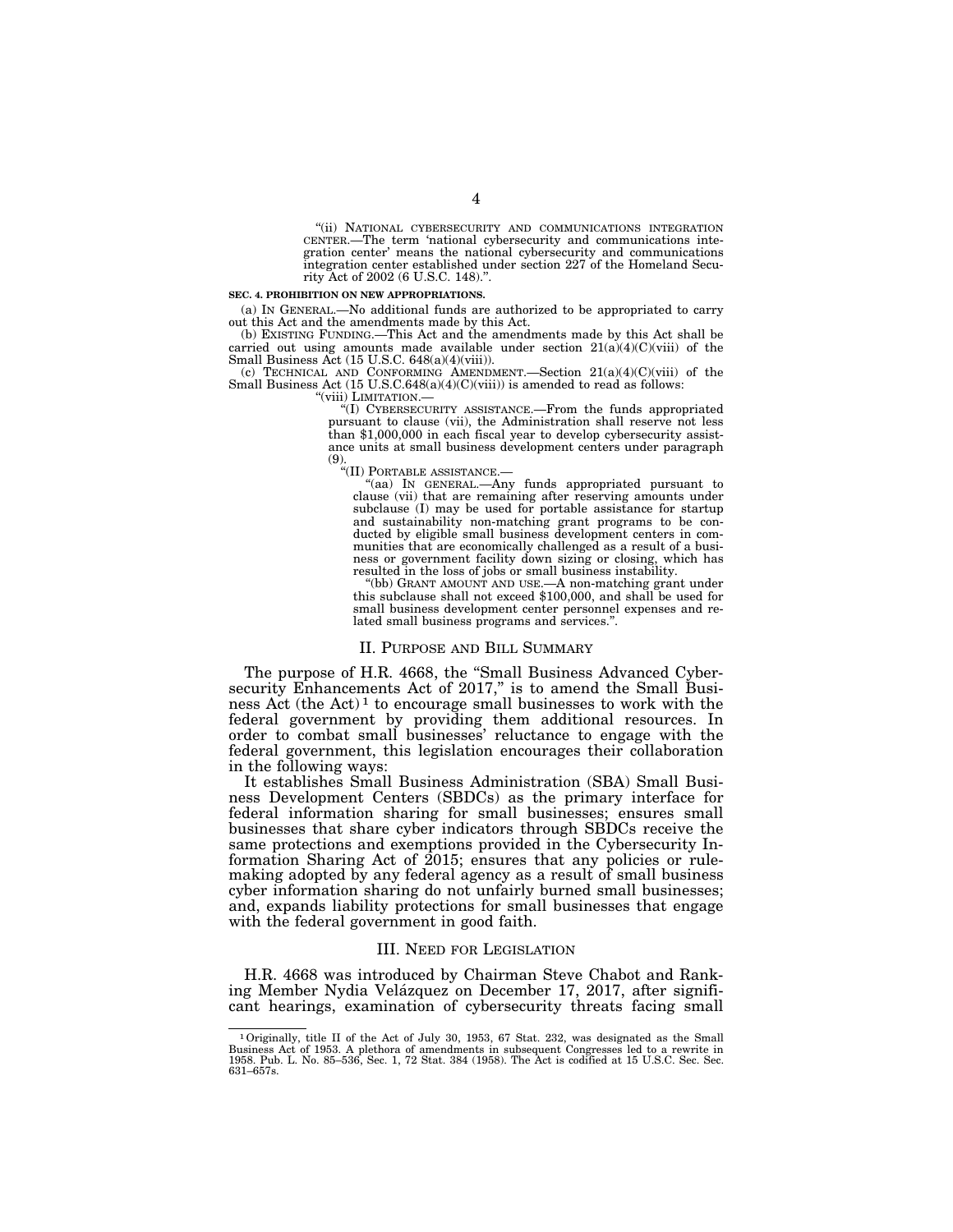businesses, and consideration of possible solutions to strengthen the American cybersecurity infrastructure by the Committee for several years. The Committee determined that the broad deficit of information sharing between public and private sectors serves as a detriment to the overall cybersecurity posture of the United States. A major reason for the lack of information sharing, particularly among small businesses, is a lack of resources and liability concerns.

#### IV. HEARINGS

In the 115th Congress, the Committee held four hearings that looked at the issues covered by H.R. 4668. On November 8, 2017, the Committee on Small Business met for a hearing titled, ''Federal Government and Small Businesses: Promoting Greater Information Sharing for Stronger Cybersecurity."<sup>2</sup> The hearing examined how federal agencies can encourage greater information sharing with small businesses and provide timely assistance and resources when a cyber attack occurs. Additionally, the hearing examined the policies that discourage small businesses from engaging with federal agencies for cybersecurity assistance. The witness panel discussed the importance of information sharing between small businesses and the federal government while also acknowledging that information sharing policies could be improved. One witness discussed some of the needs and challenges surrounding cyber information sharing, including fragmentation, overuse of classification, and improving the collection and dissemination of information. Another witness testified that small businesses' reluctance to share cybersecurity information could be reduced by expanding Cybersecurity Information Sharing Act (CISA) protections for small businesses and providing tax incentives. Witnesses also testified that the federal government could better protect small businesses in three ways: improving information sharing activities; making cybersecurity frameworks and best practices more workable for small businesses; and ensuring a legal and policy environment that enhances small businesses' abilities to manage cyber risks. A fourth witness discussed a few of the federal information sharing programs currently available to small businesses through agencies such as the Department of Homeland Security (DHS). He also made recommendations to improve cybersecurity for small businesses, such as moving to the cloud and encouraging cyber insurance for small businesses.

On January 30, 2018, the Committee on Small Business met for a hearing titled, ''Small Business Information Sharing: Combating Foreign Cyber Threats."<sup>3</sup> The hearing examined H.R. 4668, the Small Business Advanced Cybersecurity Enhancements Act of 2017, and discussed how federal agencies are facilitating greater information sharing with small businesses that are vulnerable to foreign-backed cyber attacks. The Committee heard directly from the Federal Bureau of Investigations (FBI) and DHS.

The panel discussed the importance of increasing cybersecurity awareness for small businesses, as they can easily fall victim to foreign cyber attacks. The FBI witness testified that both the number

<sup>&</sup>lt;sup>2</sup> Federal Government and Small Businesses: Promoting Greater Information Sharing for Stronger Cybersecurity: Hearing Before the H. Comm. On Small Bus., 115th Cong. (2017).<br><sup>3</sup> Small Business Information Sharing: Combati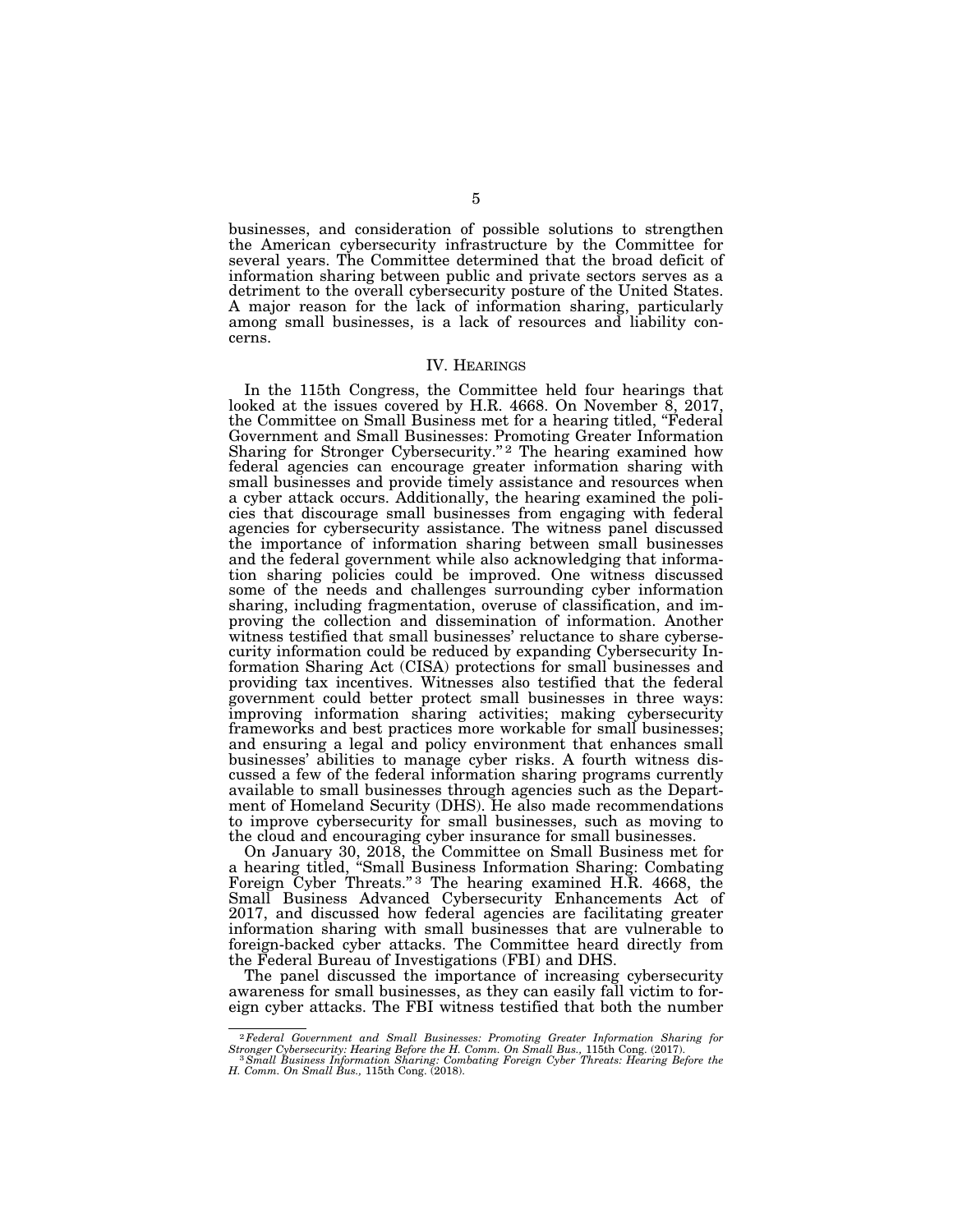and sophistication of cyber threats is on the rise. They listed a number of prevalent cyber threats that are specific to small businesses, including business email compromise, ransomware, and the Internet of Things. The FBI witness also testified that their Cyber Division regularly coordinates initiatives for engagement with private sector partners with the goal of ultimately closing intelligence gaps. DHS echoed much of the FBI's perspective by testifying that cyber threats remain one of the most significant risks for small businesses. They discussed DHS' resources for assisting small businesses, including the National Cybersecurity and Communications Integration Center, or NCCIC. DHS also testified that they have been working with SBA to develop a strategy to effectively respond to small businesses' cybersecurity needs, as directed by the National Defense Authorization Act for Fiscal Year 2017.4 Both agencies also endorsed H.R. 4668, testifying that it would provide small businesses with greater access to cybersecurity information and ultimately encourage further information sharing between the public and private sectors.

## V. COMMITTEE CONSIDERATION

The Committee on Small Business met in open session, with a quorum being present, on March 14, 2018 and ordered H.R. 4668 reported, as amended, to the House. During the markup, two amendments were offered. The amendments addressed below are in the order in which they were considered at the markup.

Amendment Number One was offered by Mr. Comer (R-KY). This amendment makes a technical change to redirect funding from the Portable Assistance Grant Program to fund the SBDC's cybersecurity assistance unit. The amendment passed by voice vote at 11:43 am.

Amendment Number Two was offered by Mr. Chabot (R–OH). This amendment makes a technical change to clarify the intent of H.R. 4668 by ensuring that the liability protections being provided to small businesses do not imply that Congress intends for legal actions to be brought against other entities not covered by the enhanced liability protections in this bill. This amendment is required because H.R. 4668 aims to increase small business information sharing practices and strengthen America's overall cybersecurity posture, without jeopardizing other entities not covered by this legislation. The amendment passed by voice vote at 11:45 am.

#### VI. COMMITTEE VOTES

Clause 3(b) of rule XIII of the Rules of the House of Representatives requires the Committee to list the recorded votes on the motion to report legislation and amendments thereto.

<sup>6</sup> 

<sup>4</sup>Pub. L. No. 114–328, 130 STAT. 2662.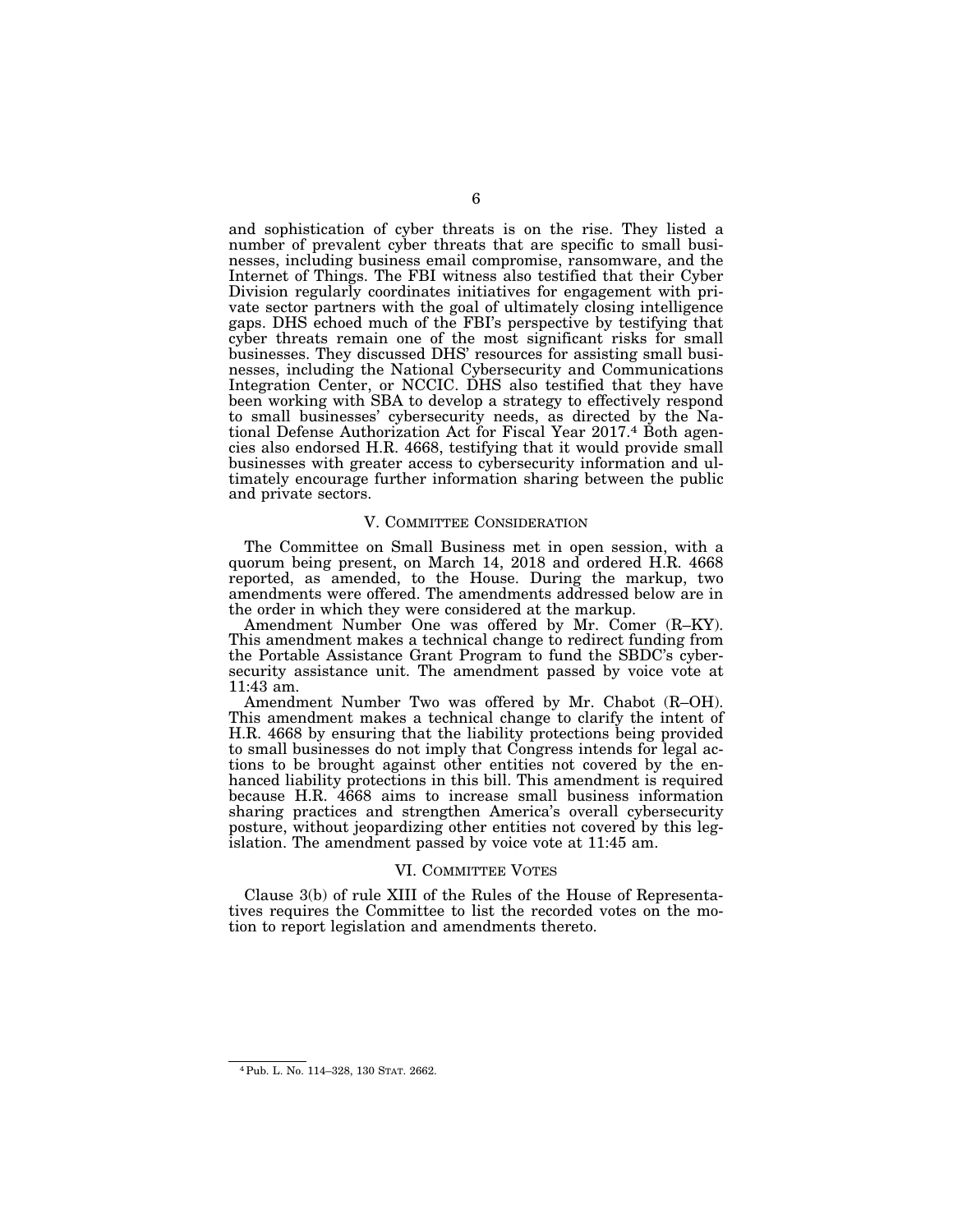# **COMMITTEE ON SMALL BUSINESS TALLY SHEET**

DATE: 3/14/18<br>BILL NUMBER: 4008<br>ROLL CALL: AMENDMENT NUMBER:  $|V|$ <br>vote: (AYE) (NO)<br>(NO) (VO) (V) (V)

QUORUM: PRESENT:

| <b>MEMBER</b>        |                               | <b>AYE</b>                                                                                                     | NO | <b>NOT VOTING</b> |
|----------------------|-------------------------------|----------------------------------------------------------------------------------------------------------------|----|-------------------|
| Mr. Chabot, Chairman |                               |                                                                                                                |    |                   |
| Mr. King             |                               |                                                                                                                |    |                   |
| Mr. Luetkemeyer      |                               |                                                                                                                |    |                   |
| Mr. Brat             | and the form and the          |                                                                                                                |    |                   |
| Ms. Radewagen        |                               |                                                                                                                |    |                   |
| Mr. Knight           |                               |                                                                                                                |    |                   |
| Mr. Kelly            |                               |                                                                                                                |    |                   |
| Mr. Blum             |                               |                                                                                                                |    |                   |
| Mr. Comer            |                               |                                                                                                                |    |                   |
| Ms. González-Colón   |                               |                                                                                                                |    |                   |
| Mr. Fitzpatrick      |                               |                                                                                                                |    |                   |
| Dr. Marshall         |                               |                                                                                                                |    |                   |
| Mr. Norman           |                               |                                                                                                                |    |                   |
| Mr. Curtis           |                               |                                                                                                                |    |                   |
|                      | Ms. Velázquez, Ranking Member |                                                                                                                |    |                   |
| Mr. Evans            |                               | ilikuwa mwaka wa 1992, kata wa 1992, kata wa 1992, wakazi wa 1992, wakazi wa 1992, wakazi wa 1992, wakazi wa 1 |    |                   |
| Ms. Murphy           |                               |                                                                                                                |    |                   |
| Mr. Lawson, Jr.      |                               |                                                                                                                |    |                   |
| Ms. Clarke           |                               |                                                                                                                |    |                   |
| Ms. Chu              |                               |                                                                                                                |    |                   |
| Ms. Adams            |                               |                                                                                                                |    |                   |
| Mr. Espaillat        |                               |                                                                                                                |    |                   |
| Mr. Schneider        |                               |                                                                                                                |    |                   |
| VACANT               |                               |                                                                                                                |    |                   |
| <b>TOTALS</b>        |                               |                                                                                                                |    |                   |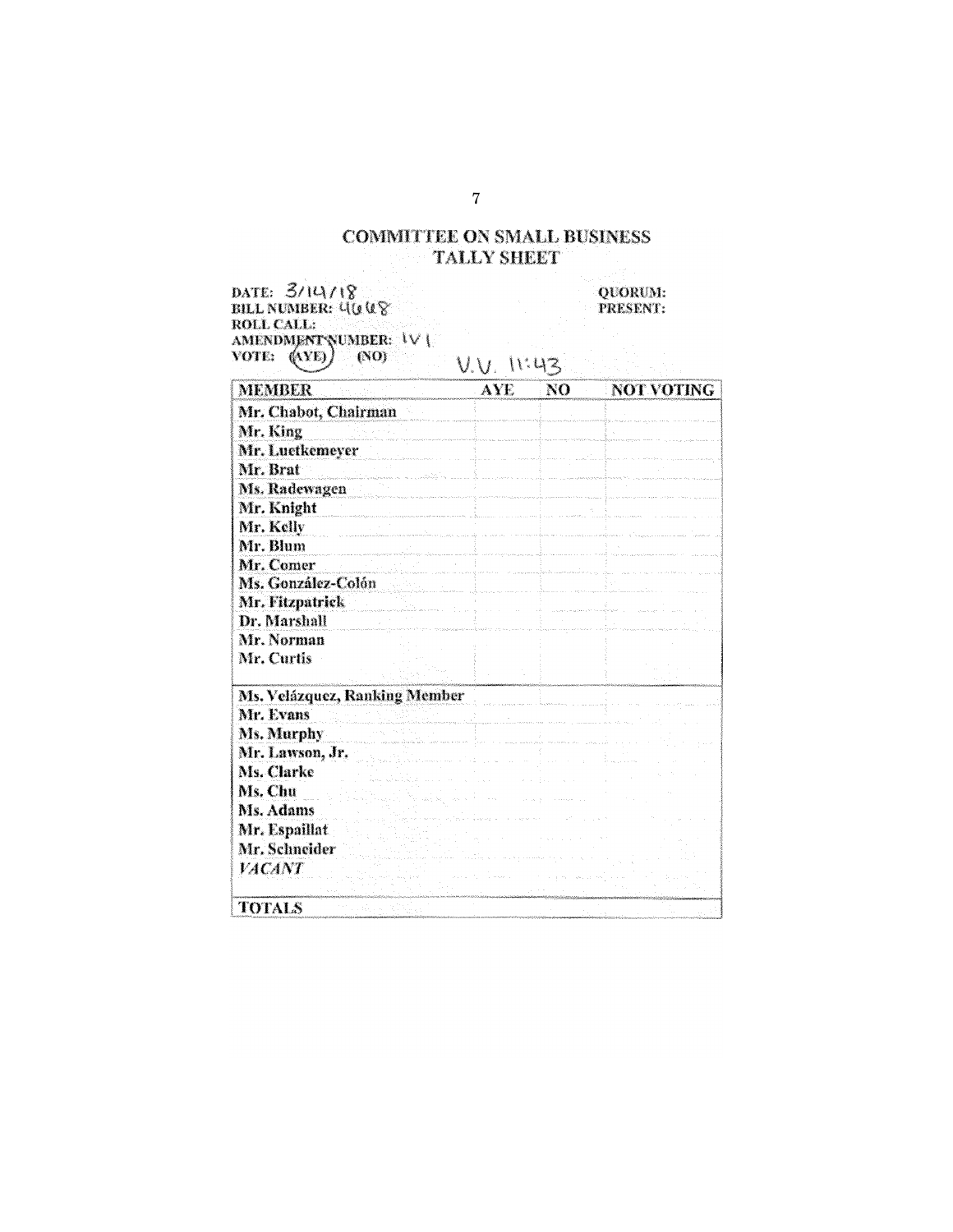#### VII. SECTION-BY-SECTION OF H.R. 4668, AS AMENDED

## *Section 1: Short title*

The short title of this bill is the ''Small Business Advanced Cybersecurity Enhancements Act of 2017.''

## *Section 2: Findings*

This section reports Congressional findings that small businesses rely upon strong collaboration between the public and private sectors in the fight against cyber crime, yet are often reluctant to voluntarily share information with government entities.

## *Section 3: Enhanced cybersecurity assistance and protections for small businesses*

This section amends Section 21(a) of the Small Business Act to direct the Administrator of the Small Business Administration, in coordination with the Secretary of Commerce, Secretary of Homeland Security, and Attorney General, to establish a central small business cybersecurity assistance unit in the Administration and a regional small business cybersecurity assistance unit within each Small Business Development Center (SBDC). This section establishes SBDCs as the primary interface for small business concerns to receive and share cyber threat indicators with the federal government.

## *Relation to NCCIC and application of CISA*

This section allows cybersecurity assistance units to submit any notice of cyber threat indicators received from, or defensive measures taken by, small business concerns to the National Cybersecurity and Communications Integration Center (NCCIC). Small businesses that receive or share cyber threat indicators through the SBDC, and therefore the NCCIC, will receive the protections and exemptions provided in the Cybersecurity Information Sharing Act of 2015 (CISA). This section clarifies that the assistance units will work in conjunction with, not in place of, the information sharing framework established by the Department of Homeland Security (DHS) under CISA.

## *Role of the central small business cybersecurity assistance unit*

This section directs the central assistance unit within the Admiration to work with each regional small business cybersecurity assistance unit to provide cybersecurity assistance; leverage resources from the Administration and other federal agencies; coordinate with DHS to identify and disseminate information to small businesses in a form that is accessible and actionable to small businesses; coordinate with the National Institute of Standards and Technology (NIST) to determine and implement the most cost-effective methods for employing the NIST cybersecurity framework for small businesses; and coordinate with the NCCIC to publicize the capacity of federal government to assist small business concerns in improving cybersecurity practices.

## *Role of the Office of Advocacy*

This section also directs the central small business cybersecurity assistance unit to seek input from the Small Business Administra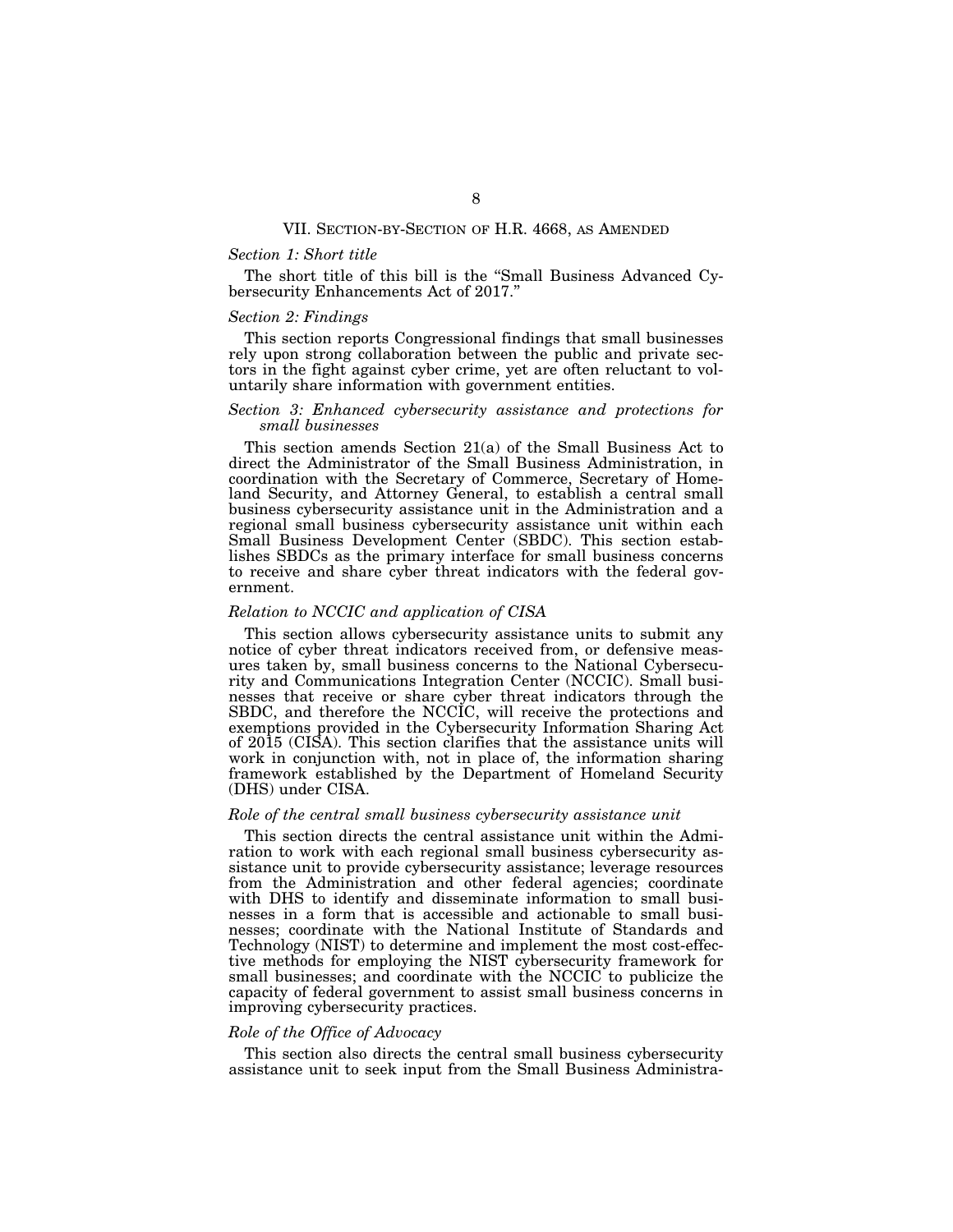tion's Office of Advocacy to ensure that any policies or rulemaking adopted by any federal agency as a result of small business cyber information sharing does not unfairly burden small business concerns.

#### *Enhanced protections for small businesses*

This section expands liability protections for small businesses. Under this section, no small business that acts, or fails to act, in response to a cyber threat indicator or defensive measure shared with the federal government can be held liable in court pursuant to this section or CISA.

## *Section 4: Prohibition on new appropriations*

This section prevents additional funds from being appropriated to carry out the intentions of this legislation and redirects funding from the Portable Assistance Grant Program to fund the development of SBDC's cybersecurity assistance units.

#### VIII. CONGRESSIONAL BUDGET OFFICE COST ESTIMATE

At the time H.R. 4668 was reported to the House, the Congressional Budget Office had not provided a cost estimate.

## IX. UNFUNDED MANDATES

H.R. 4668 contains no intergovernmental or private-sector mandates as defined in the Unfunded Mandates Reform Act, Public Law No. 104–4, and would impose no costs on state, local, or tribal governments.

## X. NEW BUDGET AUTHORITY, ENTITLEMENT AUTHORITY, AND TAX **EXPENDITURES**

In compliance with clause  $3(c)(2)$  of rule XIII of the Rules of the House, the Committee provides the following opinion and estimate with respect to new budget authority, entitlement authority, and tax expenditures. While the Committee has not received an estimate of new budget authority contained in the cost estimate prepared by the Director of the Congressional Budget Office pursuant to § 402 of the Congressional Budget Act of 1974, the Committee does not believe that there will be any additional costs attributable to this legislation. H.R. 4668 does not direct new spending, but instead reallocates funding independently authorized and appropriated.

#### XI. OVERSIGHT FINDINGS

In accordance with clause  $2(b)(1)$  of rule X of the Rules of the House, the oversight findings and recommendations of the Committee on Small Business with respect to the subject matter contained in H.R. 4668 are incorporated into the descriptive portions of this report.

## XII. STATEMENT OF CONSTITUTIONAL AUTHORITY

Pursuant to clause  $3(d)(1)$  of rule XIII of the Rules of the House, the Committee finds that the authority for this legislation in Art. I, § 8, cl.2; Art. I, § 8, cl. 7; and, Art. I, § 8 cl. 12.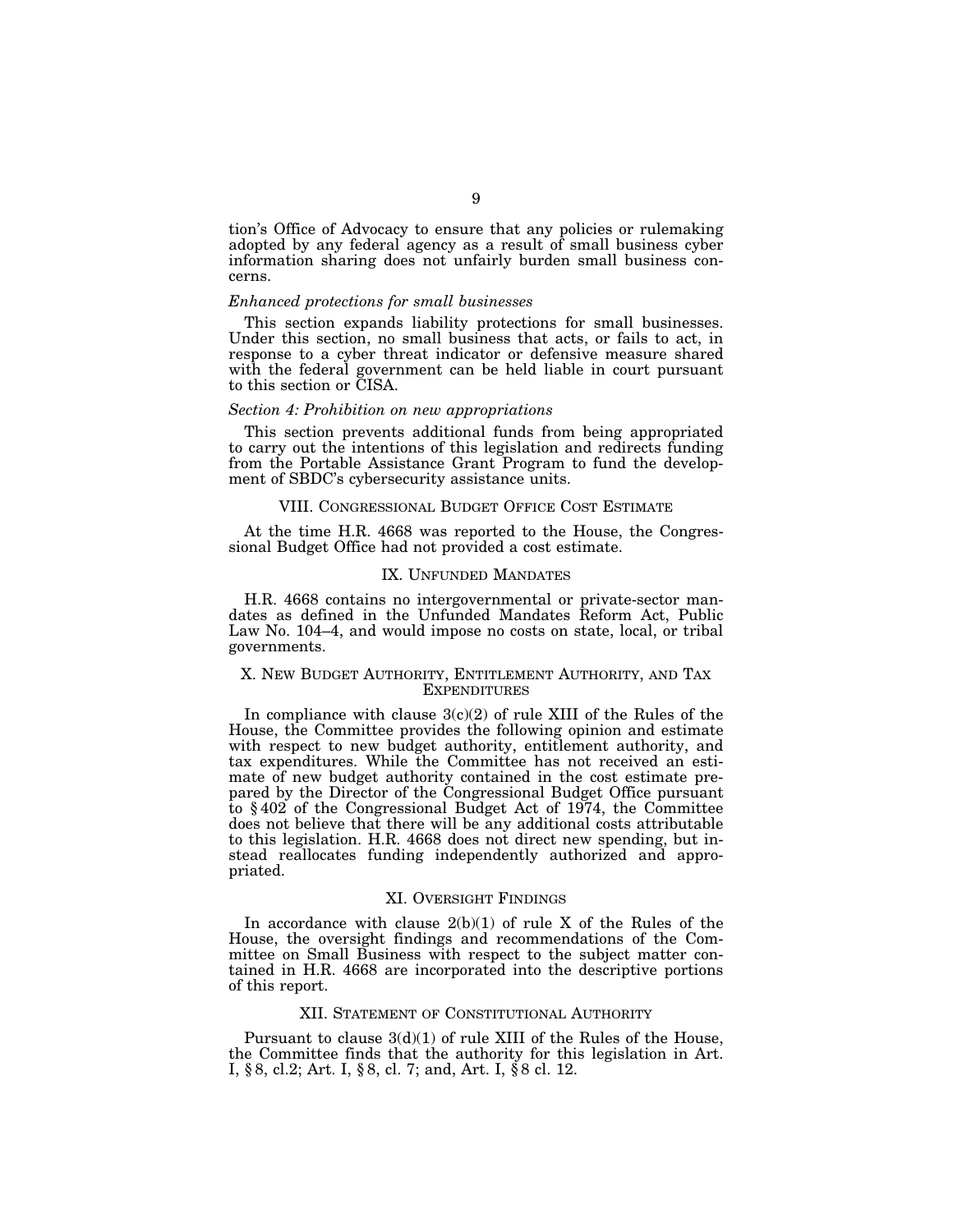#### XIII. CONGRESSIONAL ACCOUNTABILITY ACT

H.R. 4668 does not relate to the terms and conditions of employment or access to public services or accommodations within the meaning of  $\S 102(b)(3)$  of Public Law No. 104–1.

#### XIV. FEDERAL ADVISORY COMMITTEE ACT STATEMENT

H.R. 4668 does not establish or authorize the establishment of any new advisory committees as that term is defined in the Federal Advisory Committee Act, 5 U.S.C. App. 2.

## XV. STATEMENT OF NO EARMARKS

Pursuant to clause 9 of rule XXI, H.R. 4668 does not contain any congressional earmarks, limited tax benefits, or limited tariff benefits as defined in subsections (d), (e), or (f) of clause 9 of rule XXI of the Rules of the House.

## XVI. STATEMENT OF DUPLICATION OF FEDERAL PROGRAMS

Pursuant to clause 3(c) of the rule XIII of the Rules of the House, no provision of H.R. 4668 establishes or reauthorizes a program of the federal government known to be duplicative of another federal program, a program that was included in any report from the United States Government Accountability Office pursuant to § 21 of Pub. L. No. 111–139, or a program related to a program identified in the most recent catalog of federal domestic assistance.

## XVII. DISCLOSURE OF DIRECTED RULE MAKINGS

Pursuant to clause 3(c) of rule XIII of the Rules of the House, H.R. 4668 does not direct any rulemaking.

## XVIII. PERFORMANCE GOALS AND OBJECTIVES

Pursuant to clause  $3(c)(4)$  of rule XIII of the Rules of the House, the Committee establishes the following performance-related goals and objectives for this legislation:

This legislation contains a number of provisions that increase federal resources to assist small firms in cybersecurity preparedness as well enhanced liability protections to ensure cooperation between small firms and the federal government when responding to a cyber attack.

## XIX. CHANGES IN EXISTING LAW MADE BY THE BILL, AS REPORTED

In compliance with clause (E) of rule XIII of the Rules of the House, changes in existing law made by the bill, as reported, as shown as follows existing law proposed to be omitted is enclosed in black brackets, new matter is printed in italic, and existing law in which no change is proposed is shown in roman:

#### CHANGES IN EXISTING LAW MADE BY THE BILL, AS REPORTED

In compliance with clause 3(e) of rule XIII of the Rules of the House of Representatives, changes in existing law made by the bill, as reported, are shown as follows (existing law proposed to be omitted is enclosed in black brackets, new matter is printed in italic,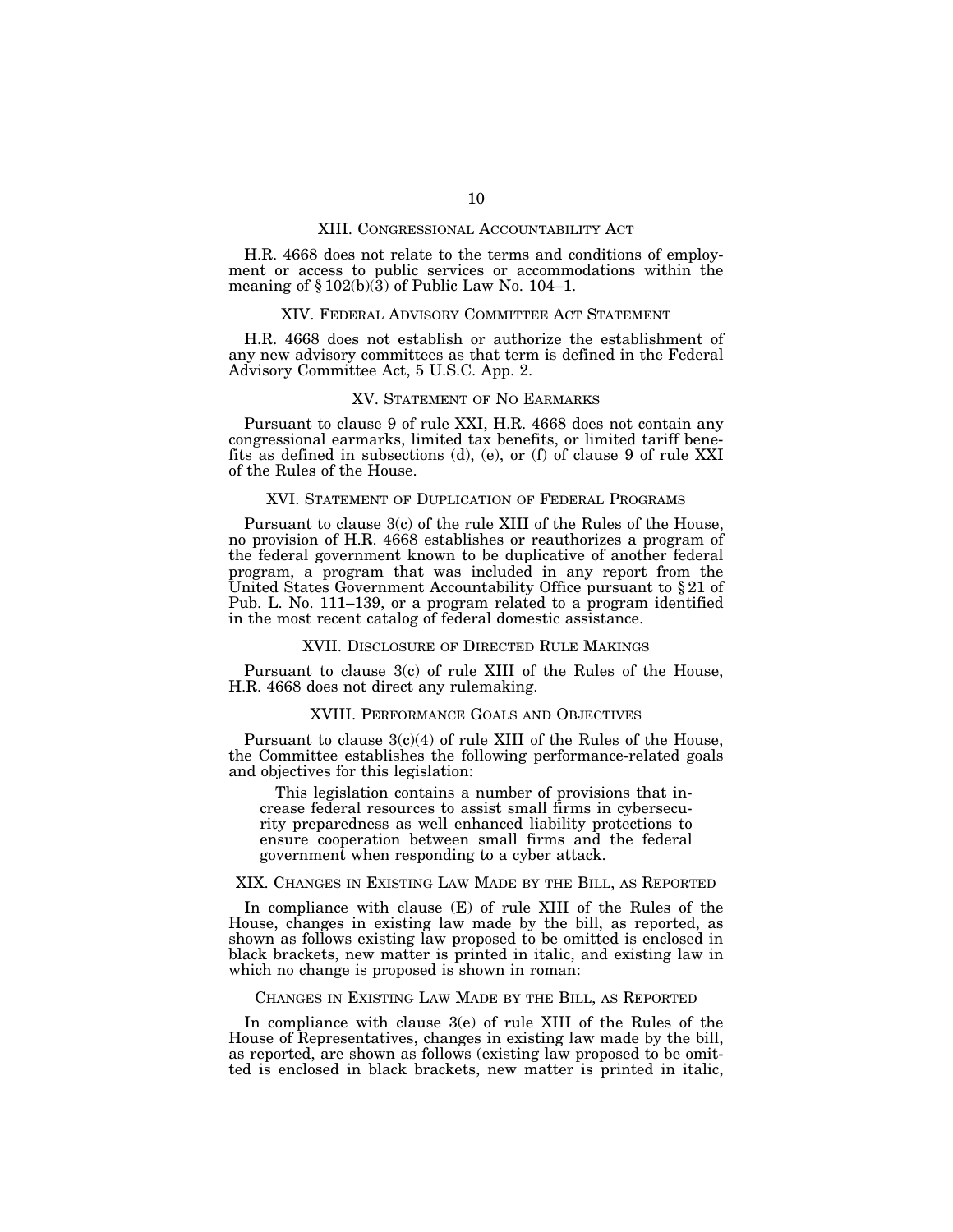and existing law in which no change is proposed is shown in roman):

## **SMALL BUSINESS ACT**

\* \* \* \* \* \* \* SEC. 21. (a)(1) The Administration is authorized to make grants (including contracts and cooperative agreements) to any State government or any agency thereof, any regional entity, any State-chartered development, credit or finance corporation, any women's business center operating pursuant to section 29, any public or private institution of higher education, including but not limited to any land-grant college or university, any college or school of business, engineering, commerce, or agriculture, community college or junior college, or to any entity formed by two or more of the above entities (herein referred to as ''applicants'') to assist in establishing small business development centers and to any such labor for: small business oriented employment or natural resources development programs; studies, research, and counseling concerning the managing, financing, and operation of small business enterprises, management and technical assistance regarding small business participation in international markets, export promotion and technology transfer; delivery or distribution of such services and information; providing access to business analysts who can refer small business concerns to available experts; and, to the extent practicable, providing assistance in furtherance of the Small Business Development Center Cyber Strategy developed under section 1841(a) of the National Defense Authorization Act for Fiscal Year 2017: *Provided,*  That after December 31, 1990, the Administration shall not make a grant to any applicant other than an institution of higher education or a women's business center operating pursuant to section 29 as a Small Business Development Center unless the applicant was receiving a grant (including a contract or cooperative agreement) on such date. The Administration shall require any applicant for a small business development center grant with performance commencing on or after January 1, 1992 to have its own budget and to primarily utilize institutions of higher education and women's business centers operating pursuant to section 29 to provide services to the small business community. The term of such grants shall be made on a calendar year basis or to coincide with the Federal fiscal year.

(2) COOPERATION TO PROVIDE INTERNATIONAL TRADE SERV-ICES.—

(A) INFORMATION AND SERVICES.—The small business development centers shall work in close cooperation with the Administration's regional and local offices, the Department of Commerce, appropriate Federal, State and local agencies (including State trade agencies), and the small business community to serve as an active information dissemination and service delivery mechanism for existing trade promotion, trade finance, trade adjustment, trade remedy and trade data collection programs of particular utility for small businesses.

(B) COOPERATION WITH STATE TRADE AGENCIES AND EX-PORT ASSISTANCE CENTERS.—A small business development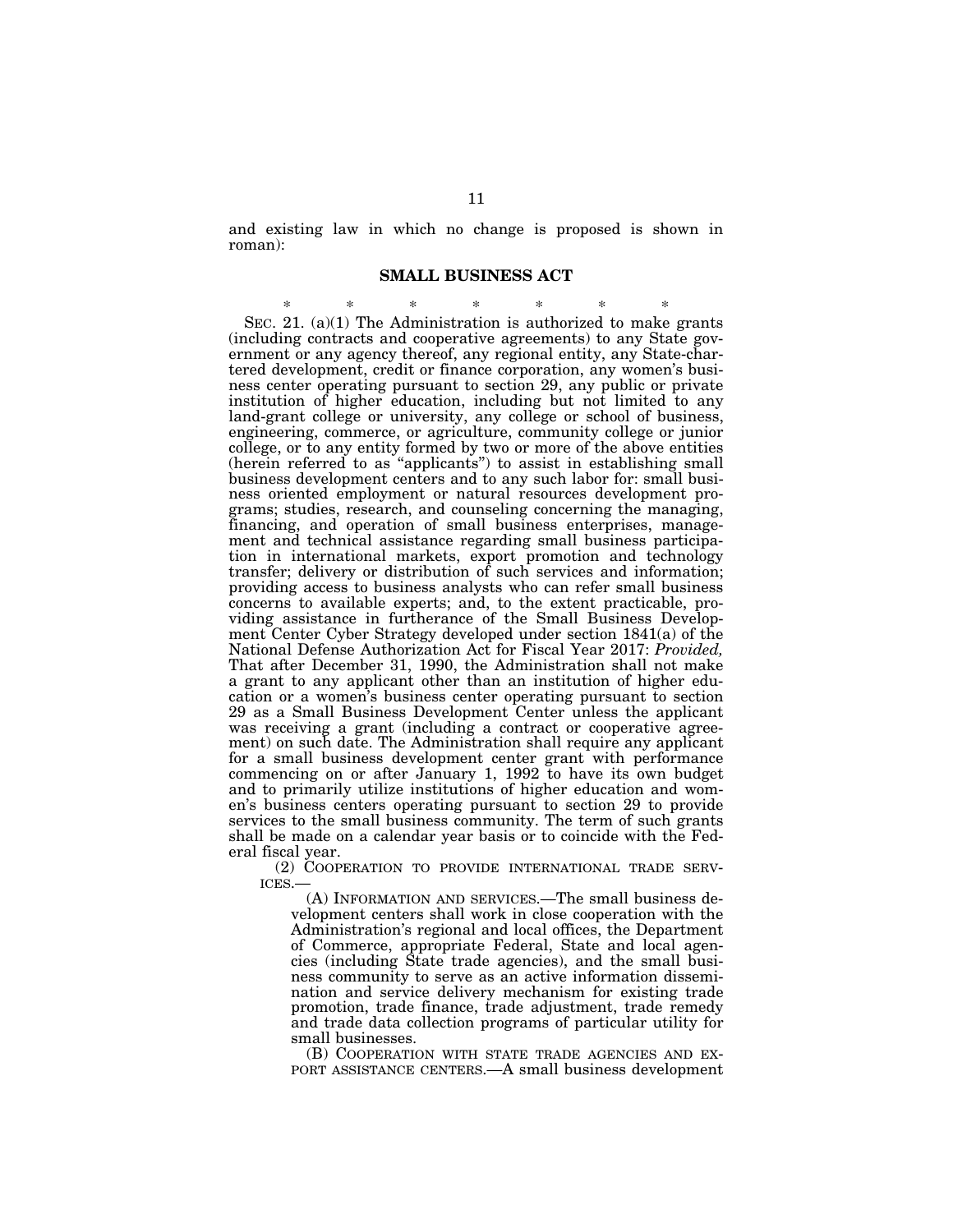center that counsels a small business concern on issues relating to international trade shall—

(i) consult with State trade agencies and Export Assistance Centers to provide appropriate services to the small business concern; and

(ii) as necessary, refer the small business concern to a State trade agency or an Export Assistance Center for further counseling or assistance.

(C) DEFINITION.—In this paragraph, the term ''Export Assistance Center'' has the same meaning as in section 22.

(3) The Small Business Development Center Program shall be under the general management and oversight of the Administration for the delivery of programs and services to the small business community. Such programs and services shall be jointly developed, negotiated, and agreed upon, with full participation of both parties, pursuant to an executed cooperative agreement between the Small Business Development Center applicant and the Administration.

(A) Small business development centers are authorized to form an association to pursue matters of common concern. If more than a majority of the small business development centers which are operating pursuant to agreements with the Administration are members of such an association, the Administration is authorized and directed to recognize the existence and activities of such an association and to consult with it and develop documents (i) announcing the annual scope of activities pursuant to this section, (ii) requesting proposals to deliver assistance as provided in this section and (iii) governing the general operations and administration of the Small Business Development Center Program, specifically including the development of regulations and a uniform negotiated cooperative agreement for use on an annual basis when entering into individual negotiated agreements with small business development centers.

(B) Provisions governing audits, cost principles and administrative requirements for Federal grants, contracts and cooperative agreements which are included in uniform requirements of Office of Management and Budget (OMB) Circulars shall be incorporated by reference and shall not be set forth in summary or other form in regulations.

(C) Whereas On an annual basis, the Small Business Development Center shall review and coordinate public and private partnerships and cosponsorships with the Administration for the purpose of more efficiently leveraging available resources on a National and a State basis.

(4) SMALL BUSINESS DEVELOPMENT CENTER PROGRAM LEVEL.—

(A) IN GENERAL.—The Administration shall require as a condition of any grant (or amendment or modification thereof) made to an applicant under this section, that a matching amount (excluding any fees collected from recipients of such assistance) equal to the amount of such grant be provided from sources other than the Federal Government, to be comprised of not less than 50 percent cash and not more than 50 percent of indirect costs and in-kind contributions.

(B) RESTRICTION.—The matching amount described in subparagraph (A) shall not include any indirect costs or in-kind contributions derived from any Federal program.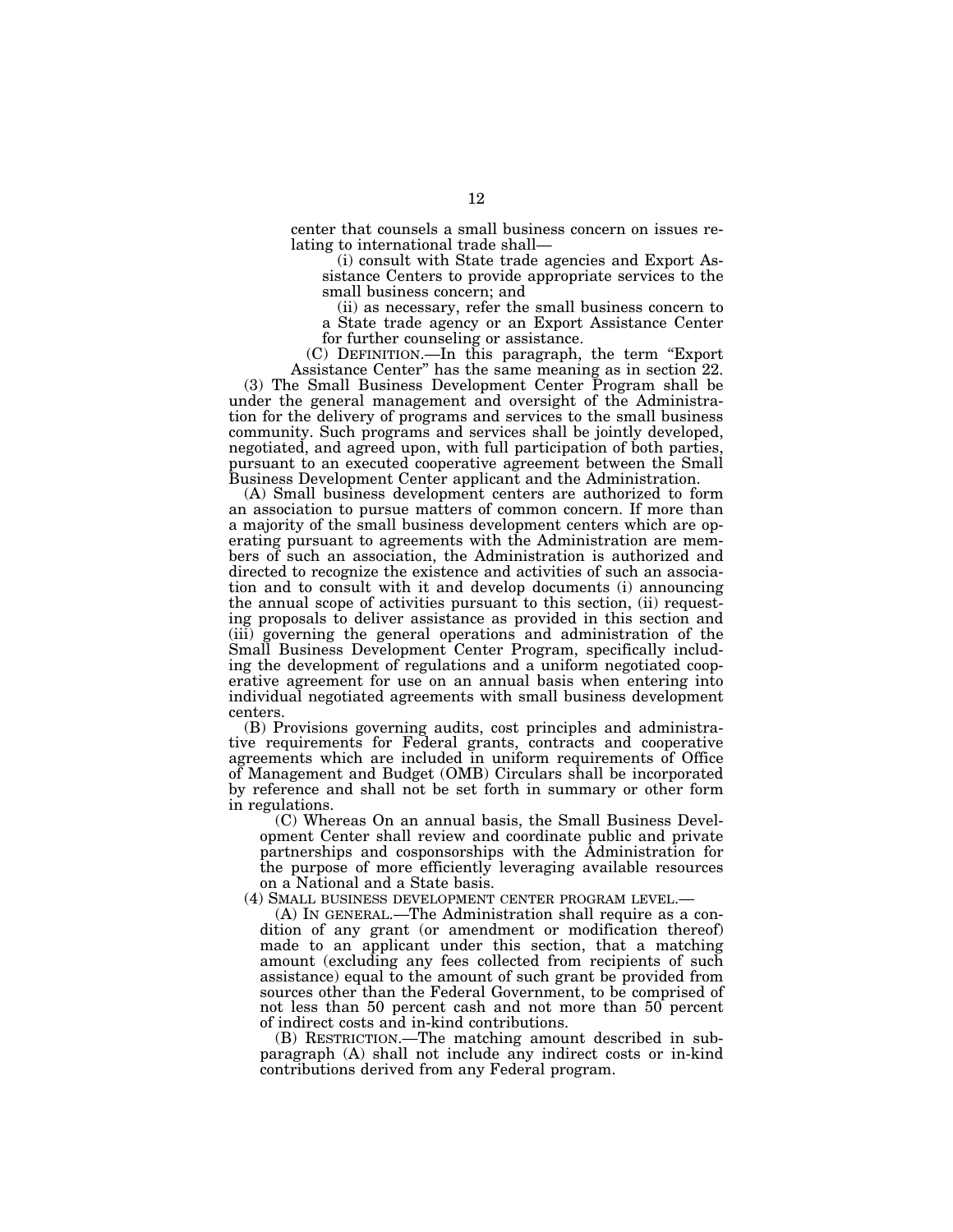(C) FUNDING FORMULA.— (i) IN GENERAL.—Subject to clause (iii), the amount of a formula grant received by a State under this subparagraph shall be equal to an amount determined in accordance with the following formula:

(I) The annual amount made available under section 20(a) for the Small Business Development Center Program, less any reductions made for expenses authorized by clause (v) of this subparagraph, shall be divided on a pro rata basis, based on the percentage of the population of each State, as compared to the population of the United States.

(II) If the pro rata amount calculated under subclause (I) for any State is less than the minimum funding level under clause (iii), the Administration shall determine the aggregate amount necessary to achieve that minimum funding level for each such State.

(III) The aggregate amount calculated under subclause (II) shall be deducted from the amount calculated under subclause (I) for States eligible to receive more than the minimum funding level. The deductions shall be made on a pro rata basis, based on the population of each such State, as compared to the total population of all such States.

(IV) The aggregate amount deducted under subclause (III) shall be added to the grants of those States that are not eligible to receive more than the minimum funding level in order to achieve the minimum funding level for each such State, except that the eligible amount of a grant to any State shall not be reduced to an amount below the minimum funding level.

(ii) GRANT DETERMINATION.—The amount of a grant that a State is eligible to apply for under this subparagraph shall be the amount determined under clause (i), subject to any modifications required under clause (iii), and shall be based on the amount available for the fiscal year in which performance of the grant commences, but not including amounts distributed in accordance with clause (iv). The amount of a grant received by a State under any provision of this subparagraph shall not exceed the amount of matching funds from sources other than the Federal Government, as required under subparagraph (A).

(iii) MINIMUM FUNDING LEVEL.—The amount of the minimum funding level for each State shall be determined for each fiscal year based on the amount made available for that fiscal year to carry out this section, as follows:

(I) If the amount made available is not less than \$81,500,000 and not more than \$90,000,000, the minimum funding level shall be \$500,000.

(II) If the amount made available is less than \$81,500,000, the minimum funding level shall be the remainder of \$500,000 minus a percentage of \$500,000 equal to the percentage amount by which the amount made available is less than \$81,500,000.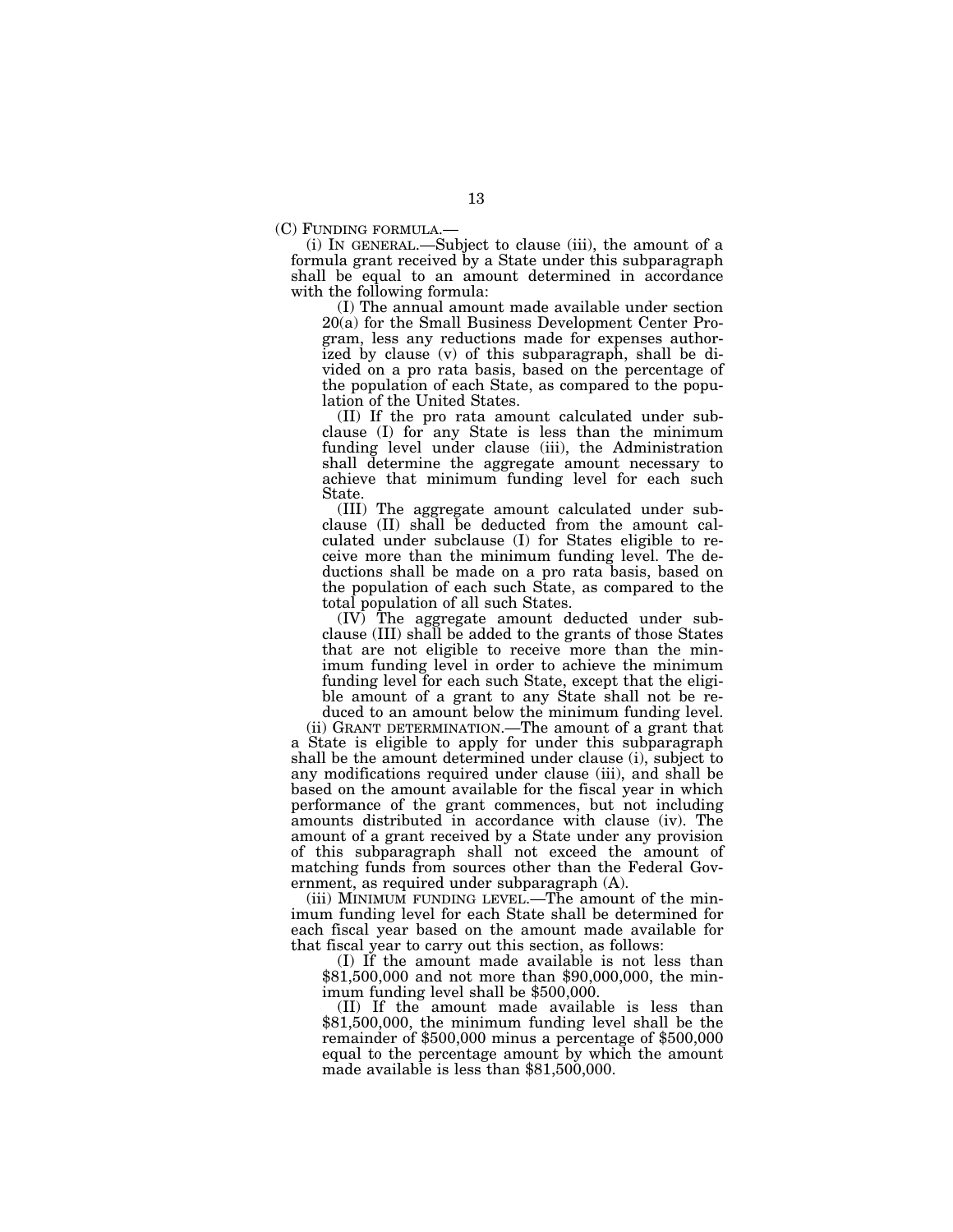(III) If the amount made available is more than \$90,000,000, the minimum funding level shall be the sum of \$500,000 plus a percentage of \$500,000 equal to the percentage amount by which the amount made available exceeds \$90,000,000.

(iv) DISTRIBUTIONS.—Subject to clause (iii), if any State does not apply for, or use, its full funding eligibility for a fiscal year, the Administration shall distribute the remaining funds as follows:

(I) If the grant to any State is less than the amount received by that State in fiscal year 2000, the Administration shall distribute such remaining funds, on a pro rata basis, based on the percentage of shortage of each such State, as compared to the total amount of such remaining funds available, to the extent necessary in order to increase the amount of the grant to the amount received by that State in fiscal year 2000, or until such funds are exhausted, whichever first occurs.

(II) If any funds remain after the application of subclause (I), the remaining amount may be distributed as supplemental grants to any State, as the Administration determines, in its discretion, to be appropriate, after consultation with the association referred to in subsection  $(a)(3)(A)$ .

(v) USE OF AMOUNTS.—<br>(I) IN GENERAL.—Of the amounts made available in any fiscal year to carry out this section—

 $(aa)$  not more than \$500,000 may be used by the Administration to pay expenses enumerated in subparagraphs  $(B)$  through  $(D)$  of section  $20(a)(1)$ ; and

(bb) not more than \$500,000 may be used by the Administration to pay the examination expenses enumerated in section  $20(a)(1)(E)$ .

(II) LIMITATION.—No funds described in subclause (I) may be used for examination expenses under section  $20(a)(1)(E)$  if the usage would reduce the amount of grants made available under clause (i)(I) of this subparagraph to less than \$85,000,000 (after excluding any amounts provided in appropriations Acts, or accompanying report language, for specific institutions or for purposes other than the general small business development center program) or would further reduce the amount of such grants below such amount.

(vi) EXCLUSIONS.—Grants provided to a State by the Administration or another Federal agency to carry out subsection  $(a)(6)$  or  $(c)(3)(G)$ , or for supplemental grants set forth in clause (iv)(II) of this subparagraph, shall not be included in the calculation of maximum funding for a State under clause (ii) of this subparagraph.

(vii) AUTHORIZATION OF APPROPRIATIONS.—There are authorized to be appropriated to carry out this subparagraph— (I) \$130,000,000 for fiscal year 2005; and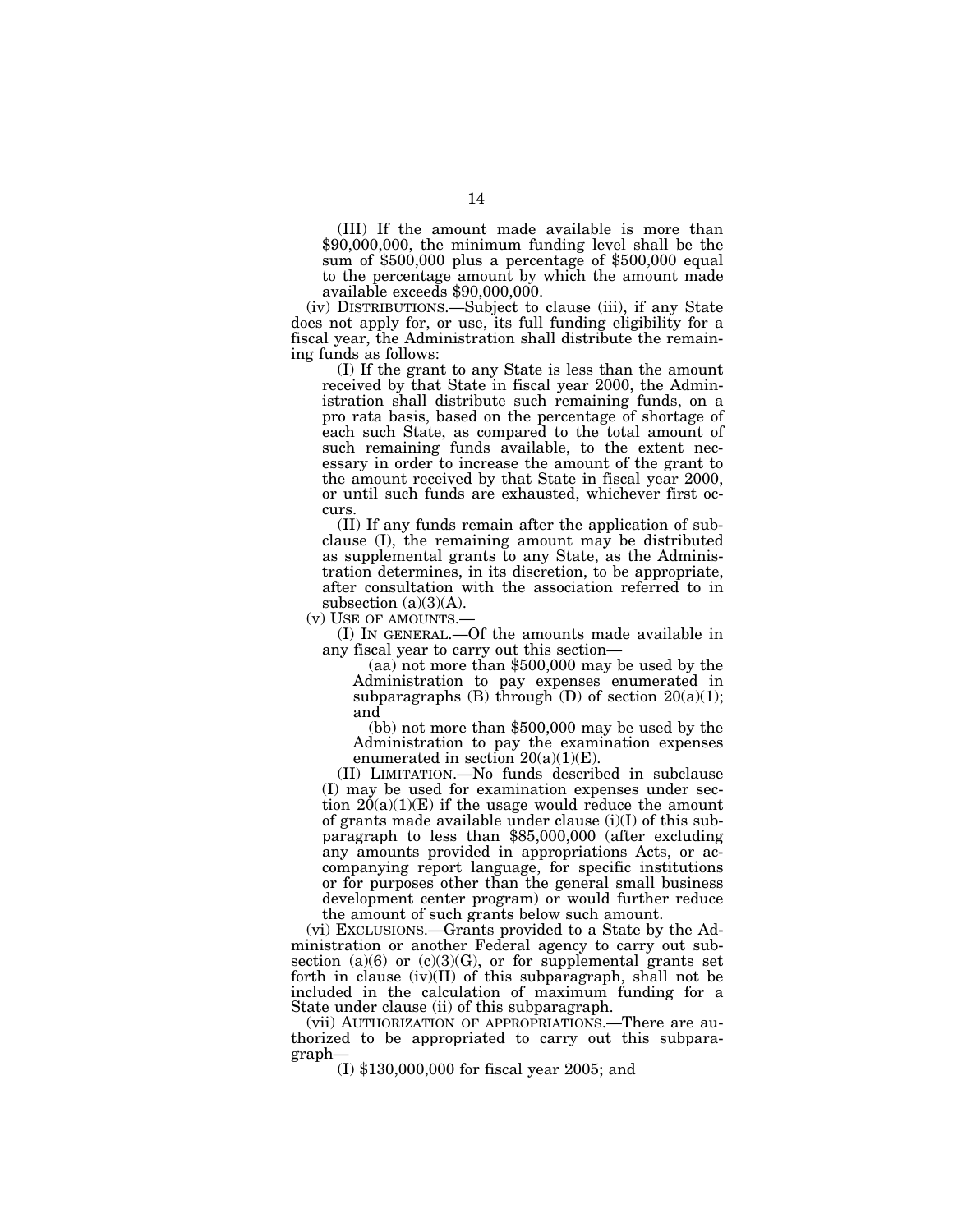## (II) \$135,000,000 for fiscal year 2006.

ø(viii) LIMITATION.—From the funds appropriated pursuant to clause (vii), the Administration shall reserve not less than \$1,000,000 in each fiscal year to develop portable assistance for startup and sustainability non-matching grant programs to be conducted by eligible small business development centers in communities that are economically challenged as a result of a business or government facility down sizing or closing, which has resulted in the loss of jobs or small business instability. A non-matching grant under this clause shall not exceed \$100,000, and shall be used for small business development center personnel expenses and related small business programs and services. *(viii) LIMITATION.—* 

*(I) CYBERSECURITY ASSISTANCE.—From the funds appropriated pursuant to clause (vii), the Administration shall reserve not less than \$1,000,000 in each fiscal year to develop cybersecurity assistance units at small business development centers under paragraph (9).* 

*(II) PORTABLE ASSISTANCE.—* 

*(aa) IN GENERAL.—Any funds appropriated pursuant to clause (vii) that are remaining after reserving amounts under subclause (I) may be used for portable assistance for startup and sustainability non-matching grant programs to be conducted by eligible small business development centers in communities that are economically challenged as a result of a business or government facility down sizing or closing, which has resulted in the loss of jobs or small business instability.* 

*(bb) GRANT AMOUNT AND USE.—A non-matching grant under this subclause shall not exceed \$100,000, and shall be used for small business development center personnel expenses and related small business programs and services.* 

(ix) STATE DEFINED.—In this subparagraph, the term ''State'' means each of the several States, the District of Columbia, the Commonwealth of Puerto Rico, the Virgin Islands, Guam, and American Samoa.

(5) FEDERAL CONTRACTS WITH SMALL BUSINESS DEVELOPMENT CENTERS.—

(A) IN GENERAL.—Subject to the conditions set forth in subparagraph (B), a small business development center may enter into a contract with a Federal department or agency to provide specific assistance to small business concerns.

(B) CONTRACT PREREQUISITES.—Before bidding on a contract described in subparagraph (A), a small business development center shall receive approval from the Associate Administrator of the small business development center program of the subject and general scope of the contract. Each approval under subparagraph (A) shall be based upon a determination that the contract will provide assistance to small business concerns and that performance of the contract will not hinder the small business development center in carrying out the terms of the grant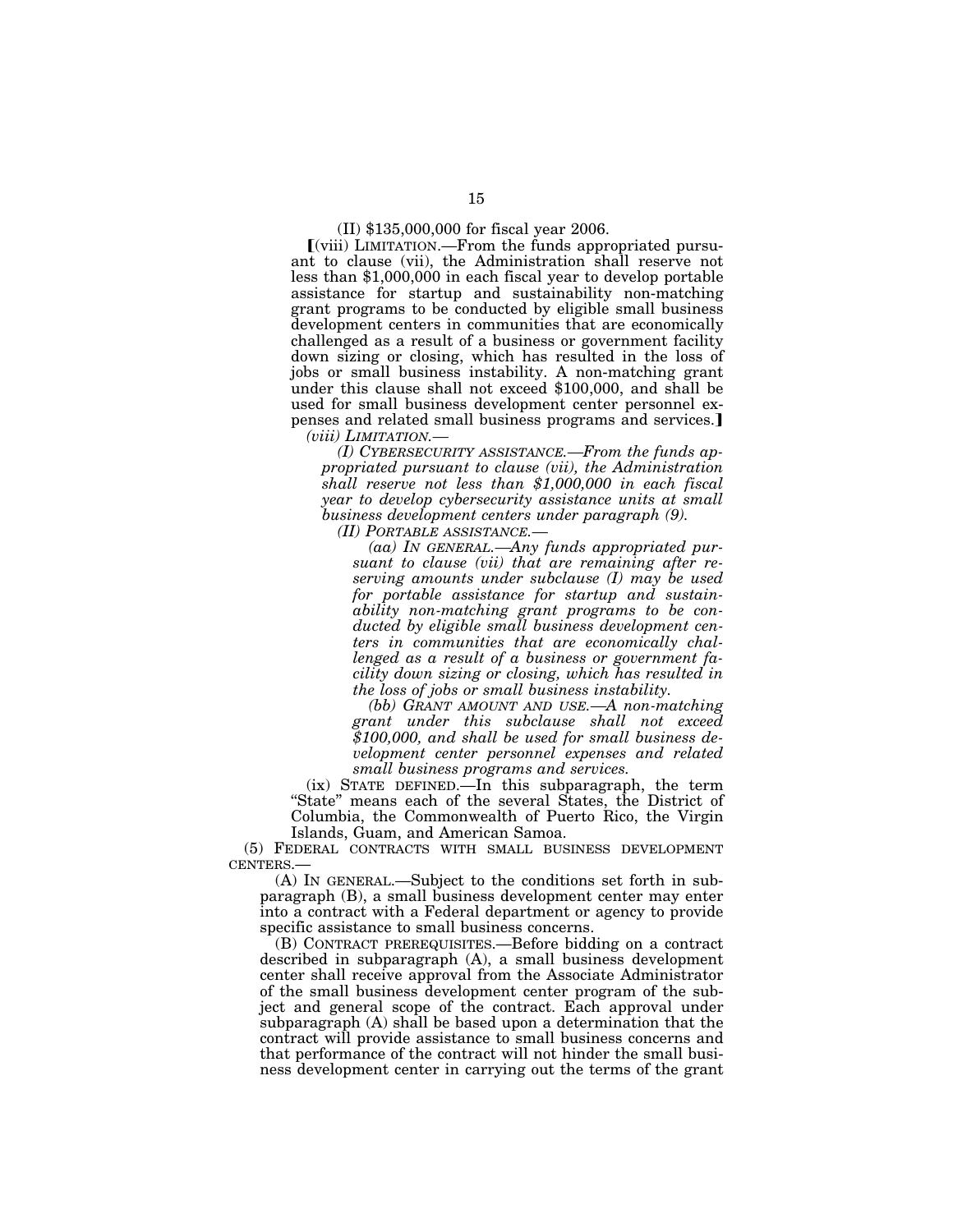received by the small business development center from the Administration.

(C) EXEMPTION FROM MATCHING REQUIREMENT.—A contract under this paragraph shall not be subject to the matching funds or eligibility requirements of paragraph (4).

(D) ADDITIONAL PROVISION.—Notwithstanding any other provision of law, a contract for assistance under this paragraph shall not be applied to any Federal department or agency's small business, woman-owned business, or socially and economically disadvantaged business contracting goal under section  $15(g)$ .

(6) Any applicant which is funded by the Administration as a Small Business Development Center may apply for an additional grant to be used solely to assist—

(A) with the development and enhancement of exports by small business concerns;

(B) in technology transfer; and

(C) with outreach, development, and enhancement of minority-owned small business startups or expansions, HUBZone small business concerns, veteran-owned small business startups or expansions, and women-owned small business startups or expansions, in communities impacted by base closings or military or corporate downsizing, or in rural or underserved communities;

as provided under subparagraphs (B) through (G) of subsection  $(c)(3)$ . Applicants for such additional grants shall comply with all of the provisions of this section, including providing matching funds, except that funding under this paragraph shall be effective for any fiscal year to the extent provided in advance in appropriations Acts and shall be in addition to the dollar program limitations specified in paragraphs (4) and (5). No recipient of funds under this paragraph shall receive a grant which would exceed its pro rata share of a \$15,000,000 program based upon the populations to be served by the Small Business Development Center as compared to the total population of the United States. The minimum amount of eligibility for any State shall be \$100,000.<br>(7) PRIVACY REQUIREMENTS.—

 $(A)$  In GENERAL.— $A$  small business development center, consortium of small business development centers, or contractor or agent of a small business development center may not disclose the name, address, or telephone number of any individual or small business concern receiving assistance under this section without the consent of such individual or small business concern, unless—

(i) the Administrator is ordered to make such a disclosure by a court in any civil or criminal enforcement action initiated by a Federal or State agency; or

(ii) the Administrator considers such a disclosure to be necessary for the purpose of conducting a financial audit of a small business development center, but a disclosure under this clause shall be limited to the information necessary for such audit.

(B) ADMINISTRATOR USE OF INFORMATION.—This section shall not—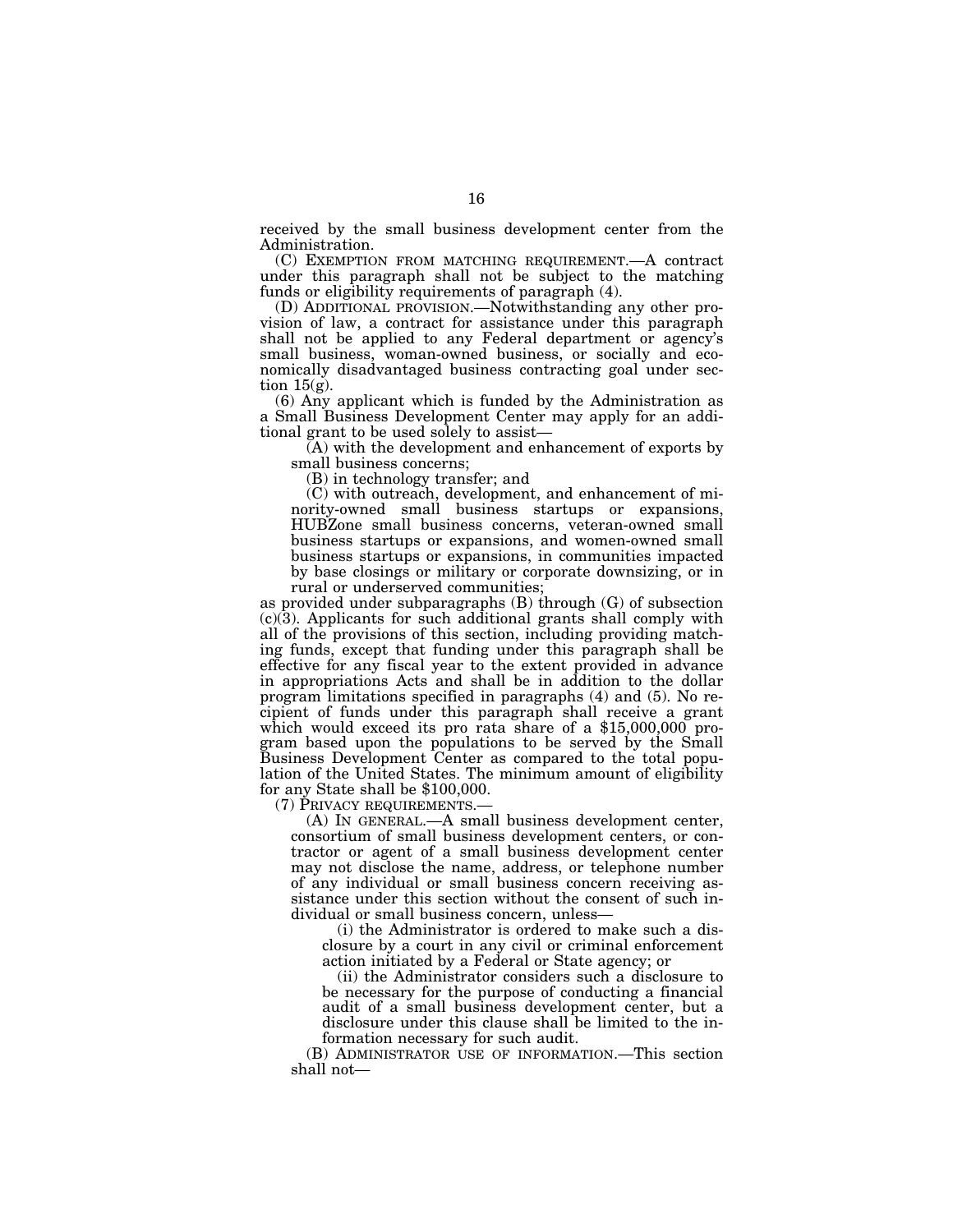(i) restrict Administrator access to program activity data; or

(ii) prevent the Administrator from using client information to conduct client surveys.

(C) REGULATIONS.—

(i) IN GENERAL.—The Administrator shall issue regulations to establish standards—

(I) for disclosures with respect to financial audits under subparagraph  $(A)(ii)$ ; and

(II) for client surveys under subparagraph (B)(ii), including standards for oversight of such surveys and for dissemination and use of client information.

(ii) MAXIMUM PRIVACY PROTECTION.—Regulations under this subparagraph, shall, to the extent practicable, provide for the maximum amount of privacy protection.

(iii) INSPECTOR GENERAL.—Until the effective date of regulations under this subparagraph, any client survey and the use of such information shall be approved by the Inspector General who shall include such approval in his semi-annual report.

(8) CYBERSECURITY ASSISTANCE.—

(A) IN GENERAL.—The Department of Homeland Security, and any other Federal department or agency in coordination with the Department of Homeland Security, may leverage small business development centers to provide assistance to small business concerns by disseminating information relating to cybersecurity risks and other homeland security matters to help small business concerns in developing or enhancing cybersecurity infrastructure, awareness of cyber threat indicators, and cyber training programs for employees.

(B) DEFINITIONS.—In this paragraph, the terms ''cybersecurity risk'' and ''cyber threat indicator'' have the meanings given such terms, respectively, under section 227(a) of the Homeland Security Act of  $2002$  (6 U.S.C. 148(a)).

*(9) SMALL BUSINESS CYBERSECURITY ASSISTANCE AND PRO-TECTIONS.—* 

*(A) ESTABLISHMENT OF SMALL BUSINESS CYBERSECURITY ASSISTANCE UNITS.—The Administrator of the Small Business Administration, in coordination with the Secretary of Commerce, and in consultation with the Secretary of Homeland Security and the Attorney General, shall establish—* 

*(i) in the Administration, a central small business cybersecurity assistance unit; and* 

*(ii) within each small business development center, a regional small business cybersecurity assistance unit.* 

*(B) DUTIES OF THE CENTRAL SMALL BUSINESS CYBERSE-CURITY ASSISTANCE UNIT.—* 

*(i) IN GENERAL.—The central small business cybersecurity assistance unit established under subparagraph (A)(i) shall serve as the primary interface for small business concerns to receive and share cyber threat in-*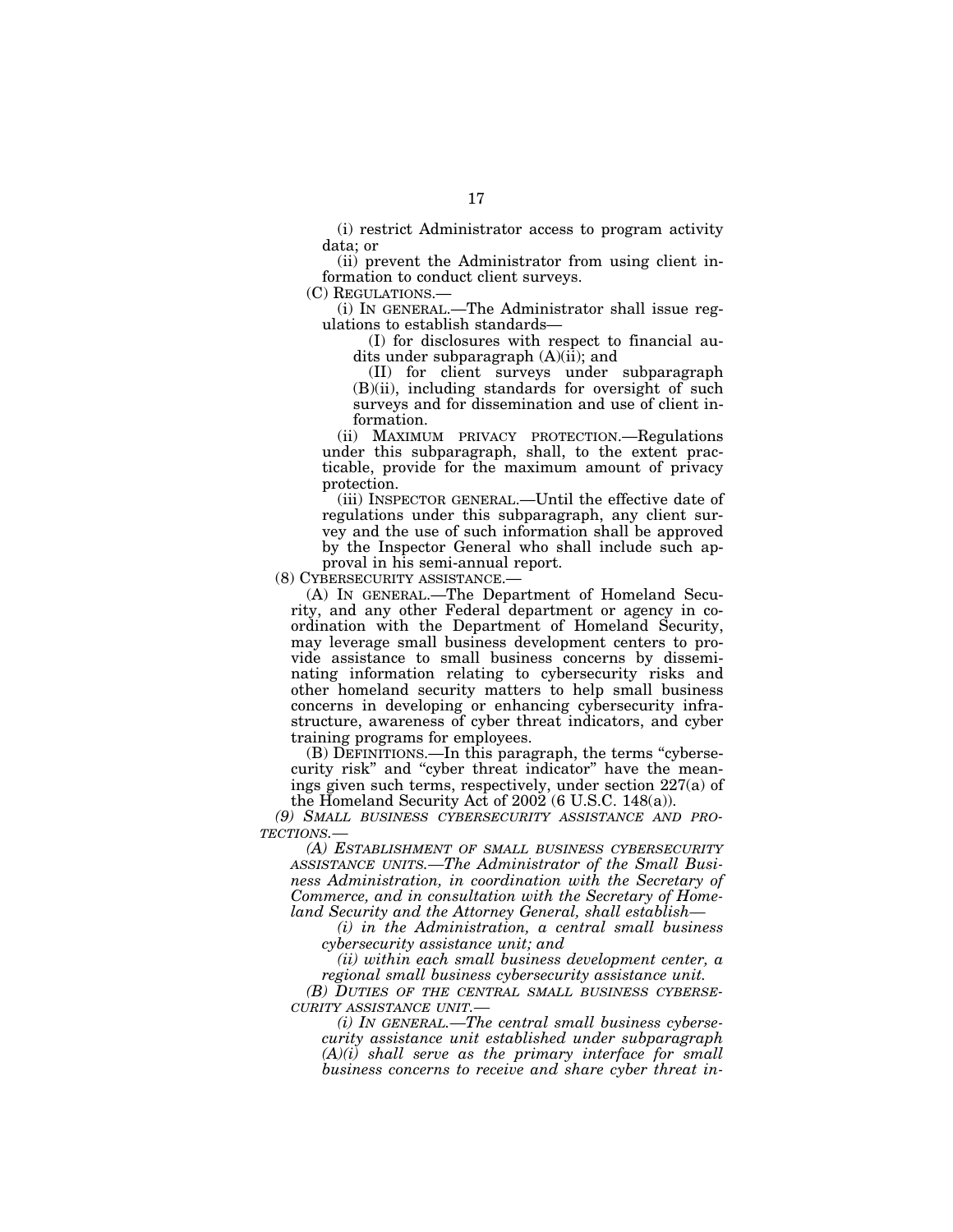*dicators and defensive measures with the Federal Government.* 

*(ii) USE OF CAPABILITY AND PROCESSES.—The central small business cybersecurity assistance unit shall use the capability and process certified pursuant to section 105(c)(2)(A) of the Cybersecurity Information Sharing Act of 2015 (6 U.S.C. 1504(c)(2)(A)) to receive cyber threat indicators or defensive measures from small business concerns.* 

*(iii) APPLICATION OF CISA.—A small business concern that receives or shares cyber threat indicators and defensive measures with the Federal Government through the central small business cybersecurity assistance unit established under subparagraph (A)(i), or with any appropriate entity pursuant to section 103(c) of the Cybersecurity Information Sharing Act of 2015 (6 U.S.C. 1503(c)), shall receive the protections and exemptions provided in such Act and this paragraph.* 

*(C) RELATION TO NCCIC.—* 

*(i) CENTRAL SMALL BUSINESS CYBERSECURITY ASSIST-ANCE UNIT.—The central small business cybersecurity assistance unit established under subparagraph (A)(i) shall be collocated with the national cybersecurity and communications integration center.* 

*(ii) ACCESS TO INFORMATION.—The national cybersecurity and communications integration center shall have access to all cyber threat indicators or defensive measures shared with the central small cybersecurity assistance unit established under subparagraph (A)(i) through the use of the capability and process described in subparagraph (B)(ii).* 

*(D) CYBERSECURITY ASSISTANCE FOR SMALL BUSI-NESSES.—The central small business cybersecurity assistance unit established under subparagraph (A)(i) shall—* 

*(i) work with each regional small business cybersecurity assistance unit established under subparagraph (A)(ii) to provide cybersecurity assistance to small business concerns;* 

*(ii) leverage resources from the Administration, the Department of Commerce, the Department of Homeland Security, the Department of Justice, the Department of the Treasury, the Department of State, and any other Federal department or agency the Administrator determines appropriate, in order to help improve the cybersecurity posture of small business concerns;* 

*(iii) coordinate with the Department of Homeland Security to identify and disseminate information to small business concerns in a form that is accessible and actionable by small business concerns;* 

*(iv) coordinate with the National Institute of Standards and Technology to identify and disseminate information to small business concerns on the most cost-effective methods for implementing elements of the cybersecurity framework of the National Institute of Stand-*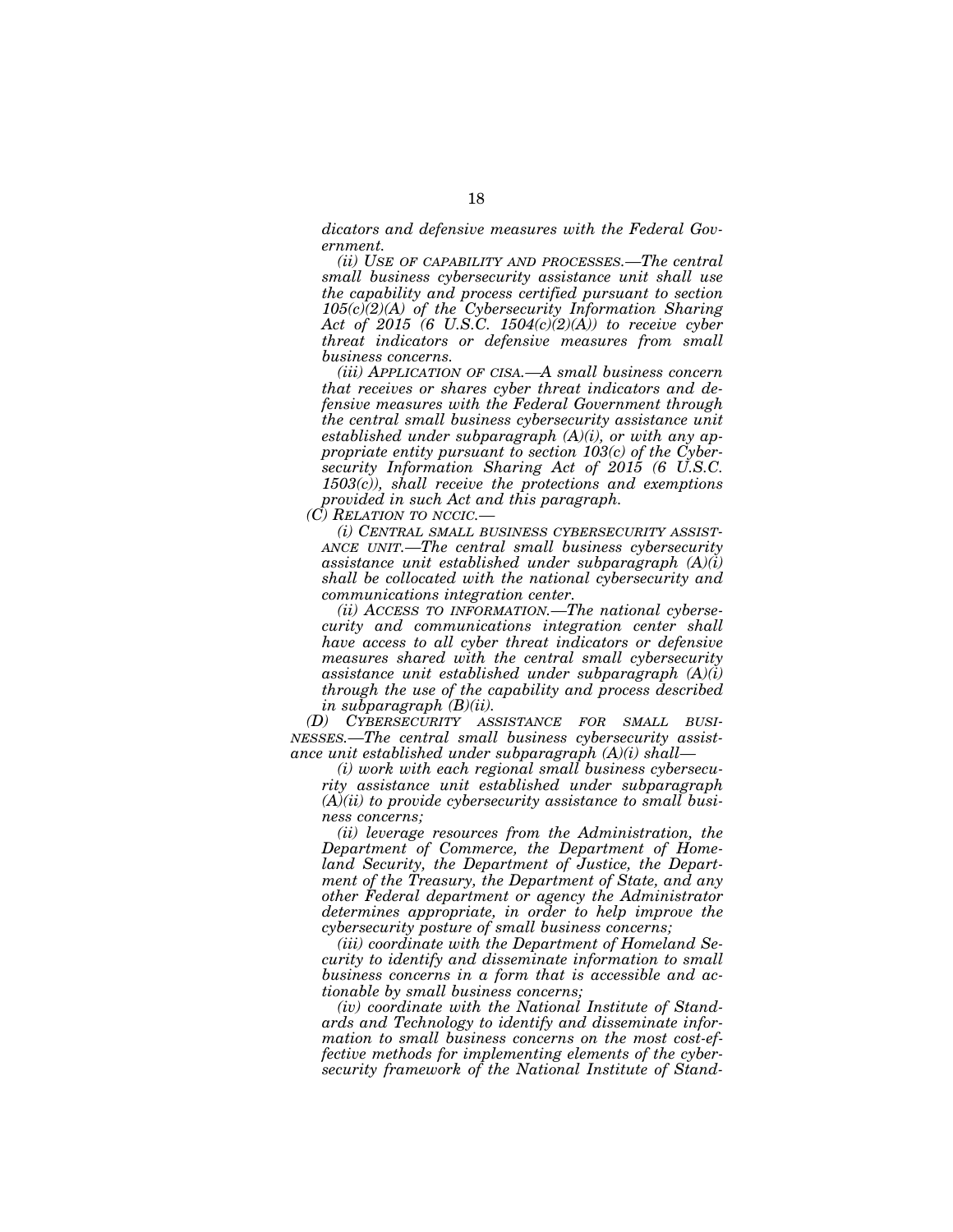*ards and Technology applicable to improving the cybersecurity posture of small business concerns;* 

*(v) seek input from the Office of Advocacy of the Administration to ensure that any policies or procedures adopted by any department, agency, or instrumentality of the Federal Government do not unduly add regulatory burdens to small business concerns in a manner that will hamper the improvement of the cybersecurity posture of such small business concerns; and* 

*(vi) leverage resources and relationships with representatives and entities involved in the national cybersecurity and communications integration center to publicize the capacity of the Federal Government to assist small business concerns in improving cybersecurity practices.* 

*(E) ENHANCED CYBERSECURITY PROTECTIONS FOR SMALL BUSINESSES.—* 

*(i) IN GENERAL.—Notwithstanding any other provision of law, no cause of action shall lie or be maintained in any court against any small business concern, and such action shall be promptly dismissed, if such action related to or arises out of—* 

*(I) any activity authorized under this paragraph or the Cybersecurity Information Sharing Act of 2015 (6 U.S.C. 1501 et seq.); or* 

*(II) any action or inaction in response to any cyber threat indicator, defensive measure, or other information shared or received pursuant to this paragraph or the Cybersecurity Information Sharing Act of 2015 (6 U.S.C. 1501 et seq.).* 

*(ii) APPLICATION.—The exception provided in section 105(d)(5)(D)(ii)(I) of the Cybersecurity Information Sharing Act of 2015 (6 U.S.C. 1504(d)(5)(D)(ii)(I)) shall not apply to any cyber threat indicator or defensive measure shared or received by small business concerns pursuant to this paragraph or the Cybersecurity Information Sharing Act of 2015 (6 U.S.C. 1501 et seq.).* 

*(iii) RULE OF CONSTRUCTION.—Nothing in this subparagraph shall be construed to affect the applicability or merits of any defense, motion, or argument in any cause of action in a court brought against an entity that is not a small business concern.* 

*(F) DEFINITIONS.—In this paragraph:* 

*(i) CISA DEFINITIONS.—The terms ''cyber threat indicator'' and ''defensive measure'' have the meanings given such terms in section 102 of the Cybersecurity Information Sharing Act of 2015 (6 U.S.C. 1501).* 

*(ii) NATIONAL CYBERSECURITY AND COMMUNICATIONS INTEGRATION CENTER.—The term ''national cybersecurity and communications integration center'' means the national cybersecurity and communications integration center established under section 227 of the Homeland Security Act of 2002 (6 U.S.C. 148).* 

 $(b)(1)$  Financial assistance shall not be made available to any applicant if approving such assistance would be inconsistent with a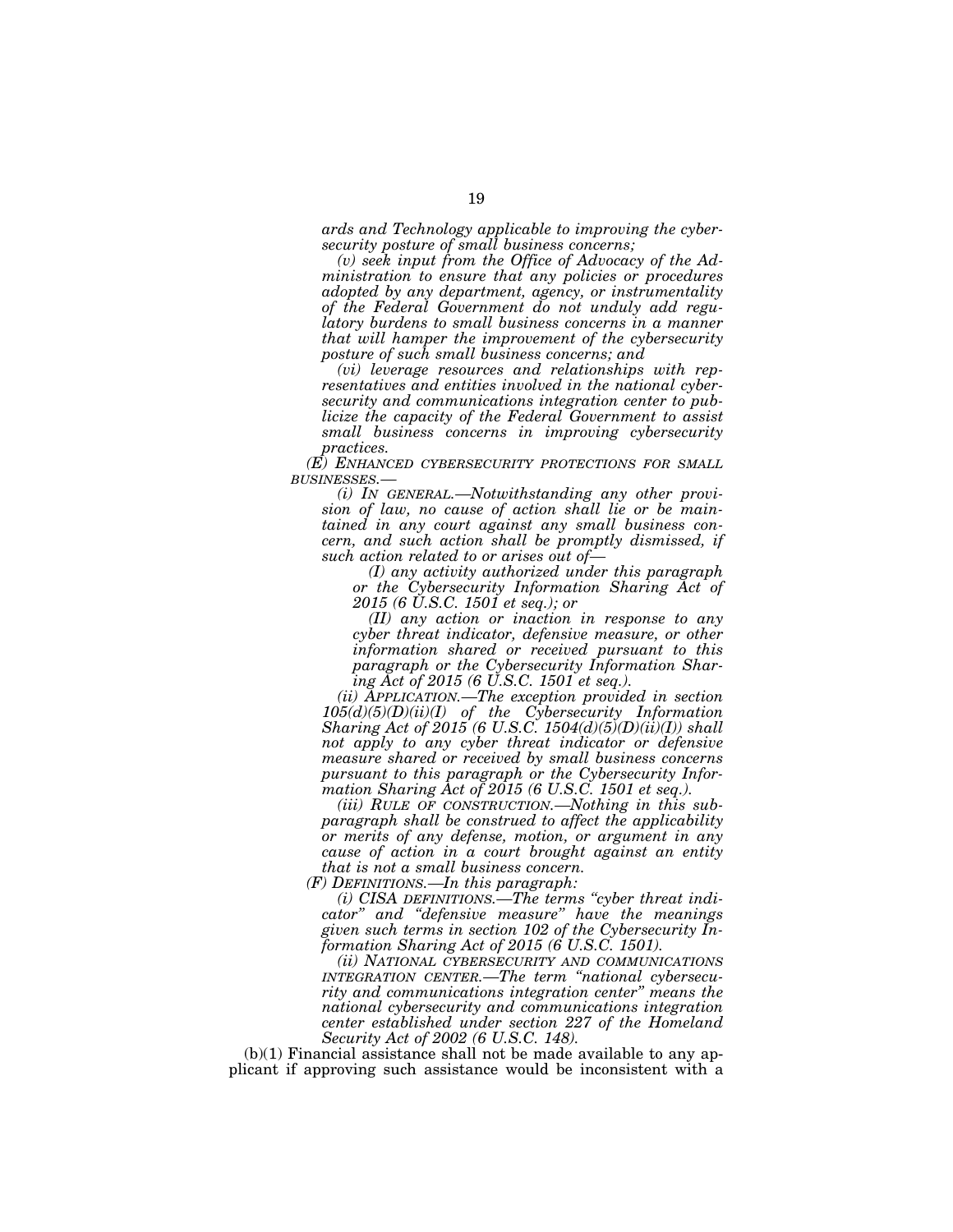plan for the area involved which has been adopted by an agency recognized by the State government as authorized to do so and approved by the Administration in accordance with the standards and requirements established pursuant to this section.

(2) An applicant may apply to participate in the program by submitting to the Administration for approval a plan naming those authorized in subsection (a) to participate in the program, the geographic area to be served, the services that it would provide, the method for delivering services, a budget, and any other information and assurances the Administration may require to insure that the applicant will carry out the activities eligible for assistance. The Administration is authorized to approve, conditionally approve or reject a plan or combination of plans submitted. In all cases, the Administration shall review plans for conformity with the plan submitted pursuant to paragraph (1) of this subsection, and with a view toward providing small business with the most comprehensive and coordinated assistance in the State or part thereof to be served.

(3) ASSISTANCE TO OUT-OF-STATE SMALL BUSINESS CON-CERNS.—

(A) IN GENERAL.—At the discretion of the Administration, the Administration is authorized to permit a small business development center to provide advice, information and assistance, as described in subsection (c), to small businesses located outside the State, but only to the extent such businesses are located within close geographical proximity to the small business development center, as determined by the Administration.

(B) DISASTER RECOVERY ASSISTANCE.—

(i) IN GENERAL.—At the discretion of the Administrator, the Administrator may authorize a small business development center to provide advice, information, and assistance, as described in subsection (c), to a small business concern located outside of the State, without regard to geographic proximity to the small business development center, if the small business concern is located in an area for which the President has declared a major disaster.<br>(ii) TERM.—

(I) IN GENERAL.—A small business development center may provide advice, information, and assistance to a small business concern under clause (i) for a period of not more than 2 years after the date on which the President declared a major disaster for the area in which the small business concern is located.

(II) EXTENSION.—The Administrator may, at the discretion of the Administrator, extend the period described in subclause (I).

(iii) CONTINUITY OF SERVICES.—A small business development center that provides counselors to an area described in clause (i) shall, to the maximum extent practicable, ensure continuity of services in any State in which the small business development center otherwise provides services.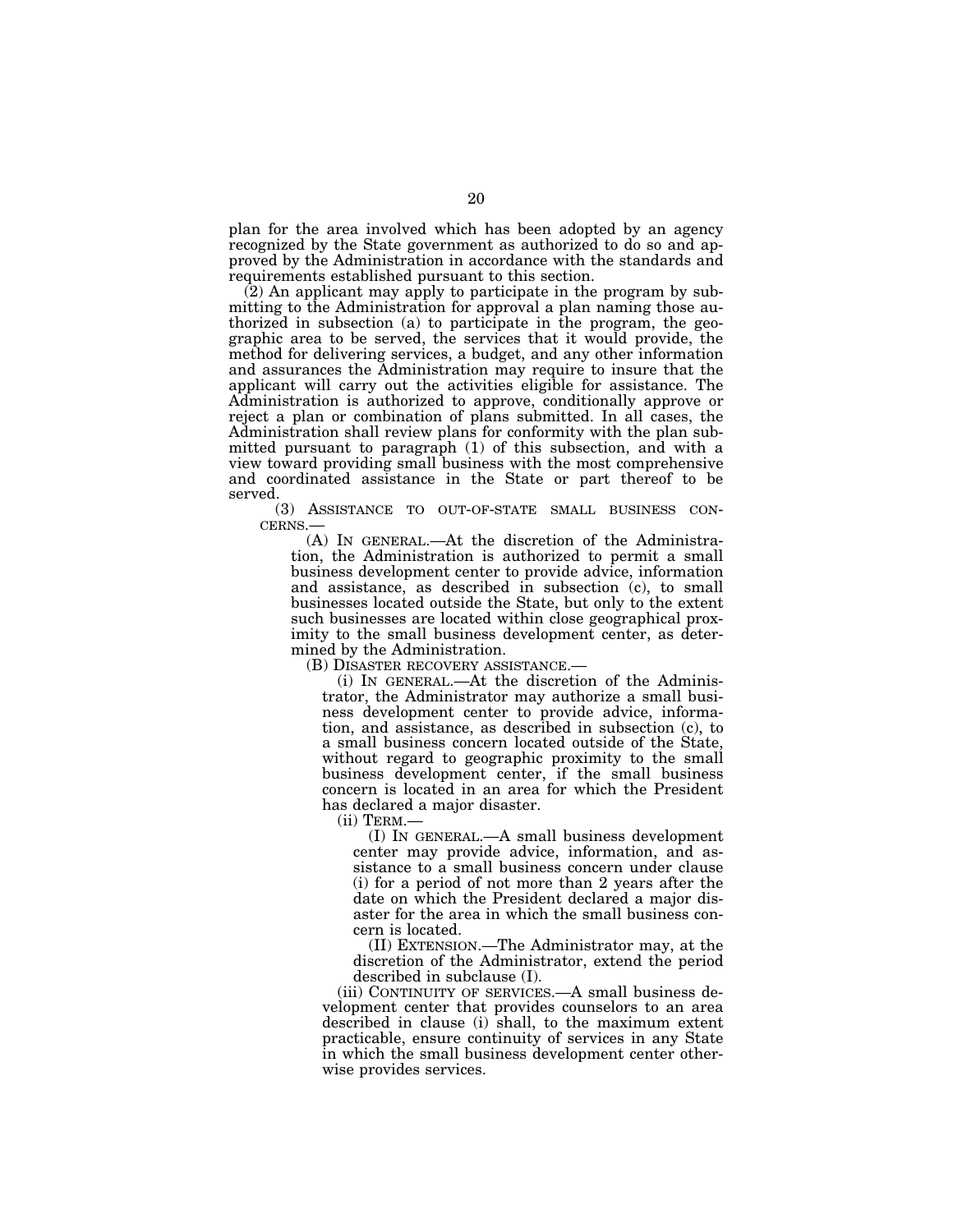(iv) ACCESS TO DISASTER RECOVERY FACILITIES.—For purposes of this subparagraph, the Administrator shall, to the maximum extent practicable, permit the personnel of a small business development center to use any site or facility designated by the Administrator for use to provide disaster recovery assistance.

 $(c)(1)$  Applicants receiving grants under this section shall assist small businesses in solving problems concerning operations, manufacturing, engineering, technology exchange and development, personnel administration, marketing, sales, merchandising, finance, accounting, business strategy development, and other disciplines required for small business growth and expansion, innovation, increased productivity, and management improvement, and for decreasing industry economic concentrations. Applicants receiving grants under this section may also assist small businesses by providing, where appropriate, education on the requirements applicable to small businesses under the regulations issued under section 38 of the Arms Export Control Act (22 U.S.C. 2778) and on compliance with those requirements.

(2) A small business development center shall provide services as close as possible to small businesses by providing extension services and utilizing satellite locations when necessary. The facilities and staff of each Small Business Development Center shall be located in such places as to provide maximum accessibility and benefits to the small businesses which the center is intended to serve. To the extent possible, it also shall make full use of other Federal and State government programs that are concerned with aiding small business. A small business development center shall have—

(A) a full-time staff, including a full-time director who shall have the authority to make expenditures under the center's budget and who shall manage the program activities;

(B) access to business analysts to counsel, assist, and inform small business clients;

(C) access to technology transfer agent to provide state or art technology to small businesses through coupling with national and regional technology data sources;

(D) access to information specialists to assist in providing information searches and referrals to small business;

(E) access to part-time professional specialists to conduct research or to provide counseling assistance whenever the need arises;

(F) access to laboratory and adaptive engineering facilities; and

(G) access to cybersecurity specialists to counsel, assist, and inform small business concern clients, in furtherance of the Small Business Development Center Cyber Strategy developed under section 1841(a) of the National Defense Authorization Act for Fiscal Year 2017.

(3) Services provided by a small business development center shall include, but shall not be limited to—

(A) furnishing one-to-one individual counseling to small businesses, including—

(i) working with individuals to increase awareness of basic credit practices and credit requirements;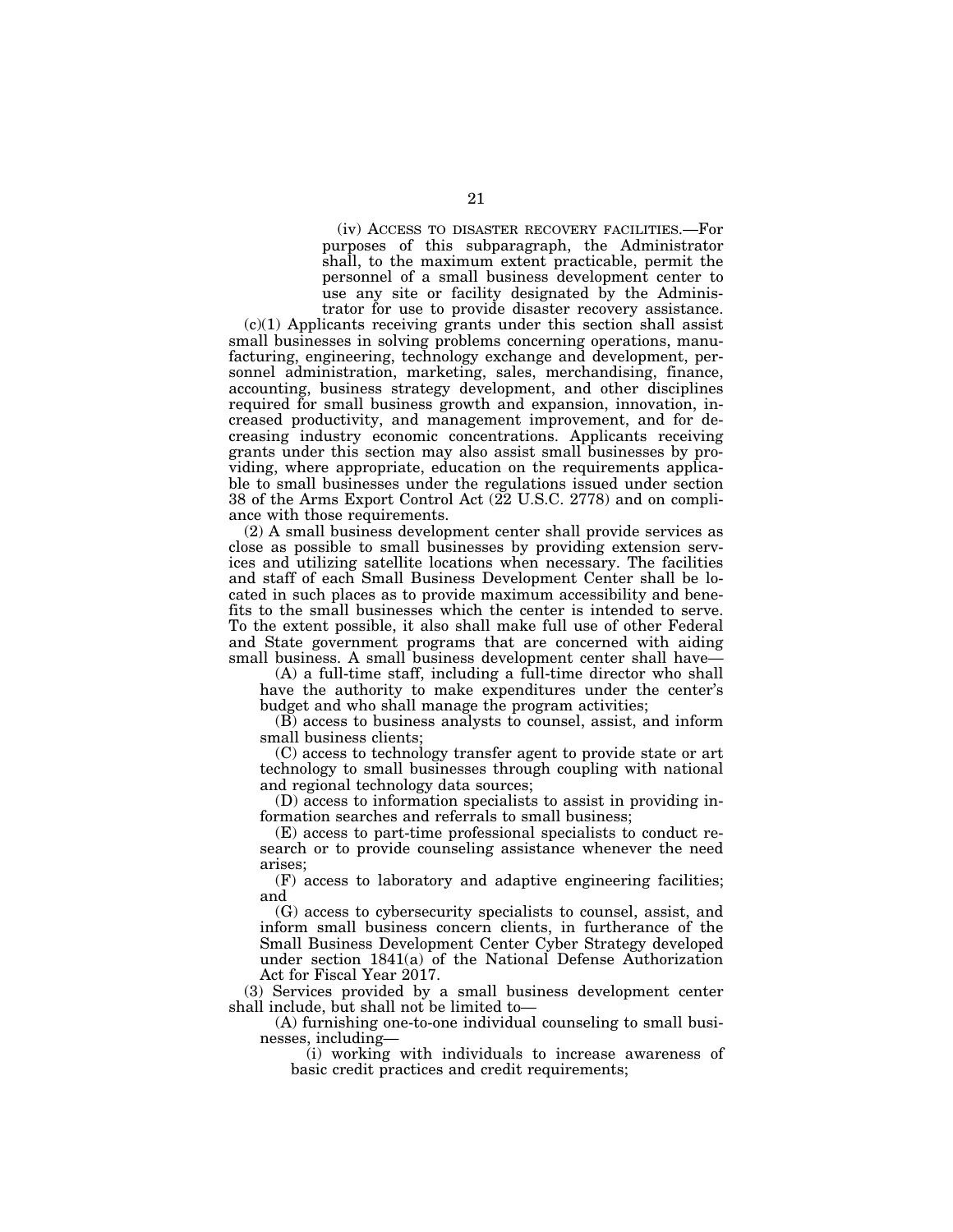(ii) working with individuals to develop business plans, financial packages, credit applications, and contract proposals;

(iii) working with the Administration to develop and provide informational tools for use in working with individuals on pre-business startup planning, existing business expansion, and export planning; and

 $(iv)$  working with individuals referred by the local offices of the Administration and Administration participating lenders;

(B) assisting in technology transfer, research and development, including applied research, and coupling from existing sources to small businesses, including—

(i) working to increase the access of small businesses to the capabilities of automated flexible manufacturing systems;

(ii) working through existing networks and developing new networks for technology transfer that encourage partnership between the small business and academic communities to help commercialize university-based research and development and introduce university-based engineers and scientists to their counterparts in small technology-based firms; and

(iii) exploring the viability of developing shared production facilities, under appropriate circumstances;

(C) in cooperation with the Department of Commerce and other relevant Federal agencies, actively assisting small businesses in exporting by identifying and developing potential export markets, facilitating export transactions, developing linkages between United States small business firms and prescreened foreign buyers, assisting small businesses to participate in international trade shows, assisting small businesses in obtaining export financing, and facilitating the development or reorientation of marketing and production strategies; where appropriate, the Small Business Development Center and the Administration may work in cooperation with the State to establish a State international trade center for these purposes;

(D) developing a program in conjunction with the Export-Import Bank and local and regional Administration offices that will enable Small Business Development Centers to serve as an information network and to assist small business applicants for Export-Import Bank financing programs, and otherwise identify and help to make available export financing programs to small businesses;

(E) working closely with the small business community, small business consultants, State agencies, universities and other appropriate groups to make translation services more readily available to small business firms doing business, or attempting to develop business, in foreign markets;

(F) in providing assistance under this subsection, applicants shall cooperate with the Department of Commerce and other relevant Federal agencies to increase access to available export market information systems, including the CIMS system;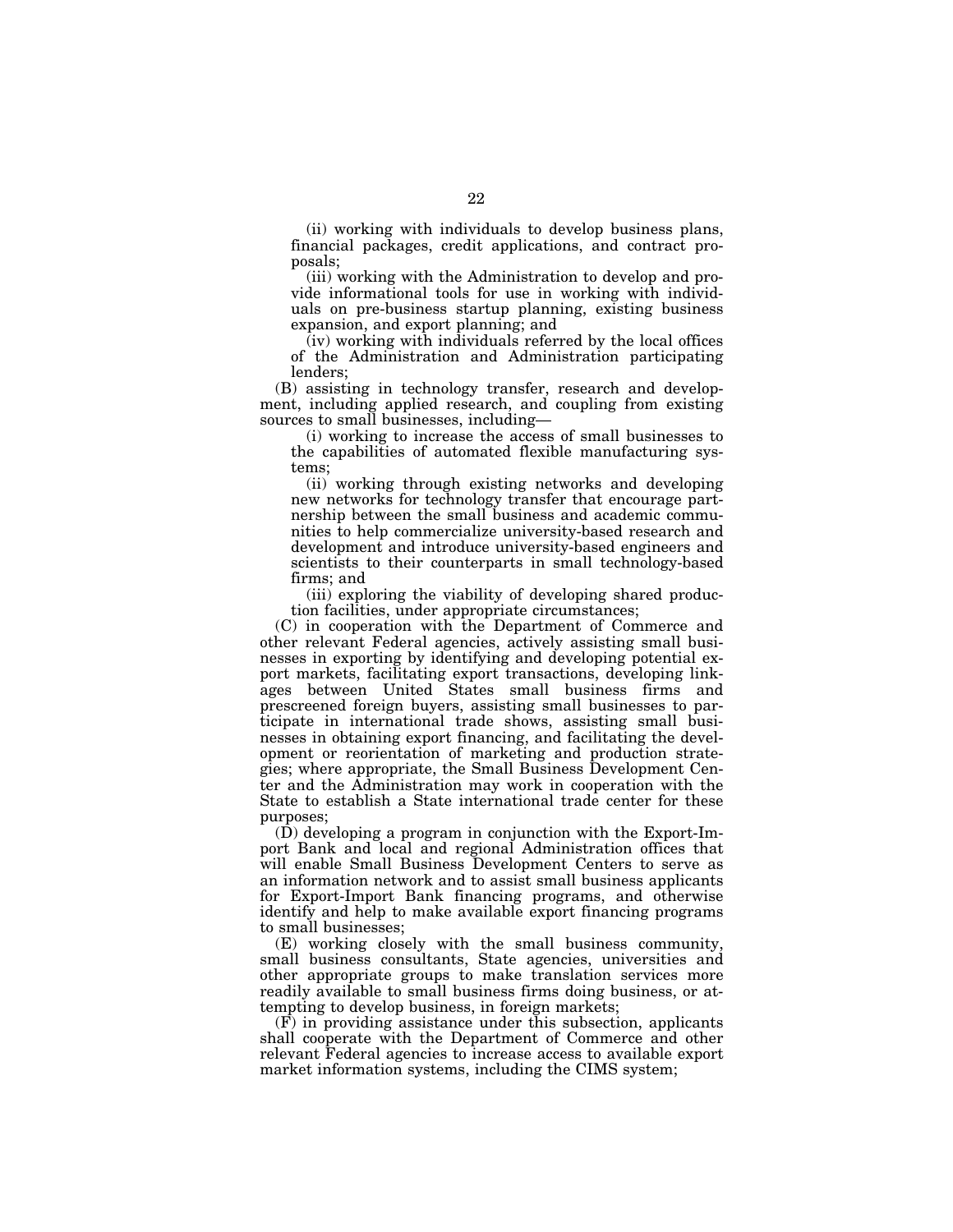(G) assisting small businesses to develop and implement strategic business plans to timely and effectively respond to the planned closure (or reduction) of a Department of Defense facility within the community, or actual or projected reductions in such firms' business base due to the actual or projected termination (or reduction) of a Department of Defense program or a contract in support of such program—

(i) by developing broad economic assessments of the adverse impacts of—

(I) the closure (or reduction) of the Department of Defense facility on the small business concerns providing goods or services to such facility or to the military and civilian personnel currently stationed or working at such facility; and

(II) the termination (or reduction) of a Department of Defense program (or contracts under such program) on the small business concerns participating in such program as a prime contractor, subcontractor or supplier at any tier;

(ii) by developing, in conjunction with appropriate Federal, State, and local governmental entities and other private sector organizations, the parameters of a transition adjustment program adaptable to the needs of individual small business concerns;

(iii) by conducting appropriate programs to inform the affected small business community regarding the anticipated adverse impacts identified under clause (i) and the economic adjustment assistance available to such firms; and

(iv) by assisting small business concerns to develop and implement an individualized transition business plan.

(H) maintaining current information concerning Federal, State, and local regulations that affect small businesses and counsel small businesses on methods of compliance. Counseling and technology development shall be provided when necessary to help small businesses find solutions for complying with environmental, energy, health, safety, and other Federal, State, and local regulations;

(I) coordinating and conducting research into technical and general small business problems for which there are no ready solutions;

(J) providing and maintaining a comprehensive library that contains current information and statistical data needed by small businesses;

(K) maintaining a working relationship and open communications with the financial and investment communities, legal associations, local and regional private consultants, and local and regional small business groups and associations in order to help address the various needs of the small business community;

(L) conducting in-depth surveys for local small business groups in order to develop general information regarding the local economy and general small businesses strengths and weaknesses in the locality;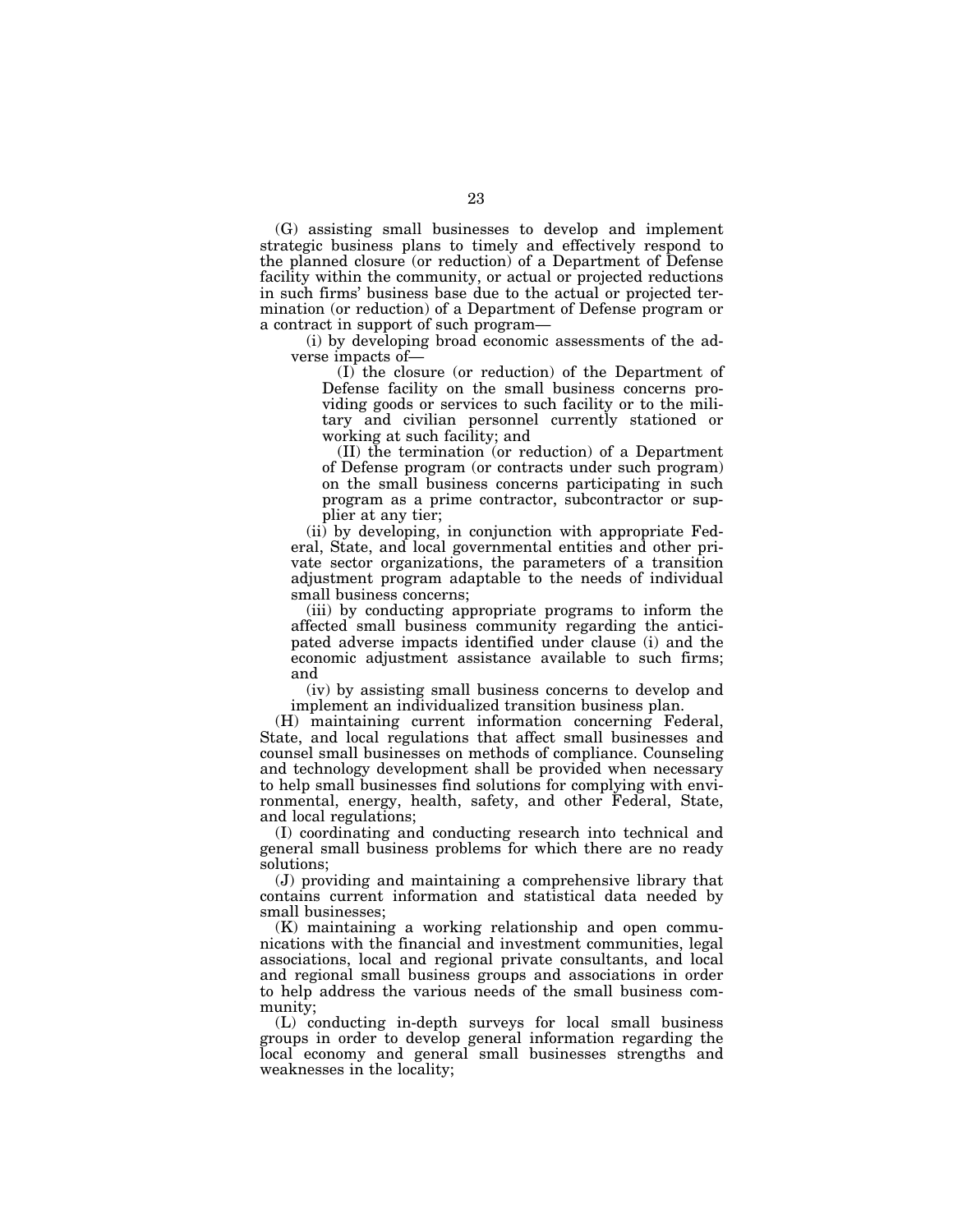(M) in cooperation with the Department of Commerce, the Administration and other relevant Federal agencies, actively assisting rural small businesses in exporting by identifying and developing potential export markets for rural small businesses, facilitating export transactions for rural small businesses, developing linkages between United States' rural small businesses and prescreened foreign buyers, assisting rural small businesses to participate in international trade shows, assisting rural small businesses in obtaining export financing and developing marketing and production strategies;

(N) assisting rural small businesses—

(i) in developing marketing and production strategies that will enable them to better compete in the domestic market—

(ii) by providing technical assistance needed by rural small businesses;

(iii) by making available managerial assistance to rural small business concerns; and

(iv) by providing information and assistance in obtaining financing for business startups and expansion;

(O) in conjunction with the United States Travel and Tourism Administration, assist rural small business in developing the tourism potential of rural communities by—

(i) identifying the cultural, historic, recreational, and scenic resources of such communities;

(ii) providing assistance to small businesses in developing tourism marketing and promotion plans relating to tourism in rural areas; and

(iii) assisting small business concerns to obtain capital for starting or expanding businesses primarily serving tourists;

(P) maintaining lists of local and regional private consultants to whom small business can be referred;

(Q) providing information to small business concerns regarding compliance with regulatory requirements;

(R) developing informational publications, establishing resource centers of reference materials, and distributing compliance guides published under section 312(a) of the Small Business Regulatory Enforcement Fairness Act of 1996;

(S) providing small business owners with access to a wide variety of export-related information by establishing on-line computer linkages between small business development centers and an international trade data information network with ties to the Export Assistance Center program; and

(T) providing information and assistance to small business concerns with respect to establishing drug-free workplace programs on or before October 1, 2006.

(4) A small business development center shall continue to upgrade and modify its services, as needed, in order to meet the changing and evolving needs of the small business community.

(5) In addition to the methods prescribed in section  $21(c)(2)$ , a small business development center shall utilize and compensate as one of its resources qualified small business vendors, including but not limited to, private management consultants, private consulting engineers and private testing laboratories, to provide services as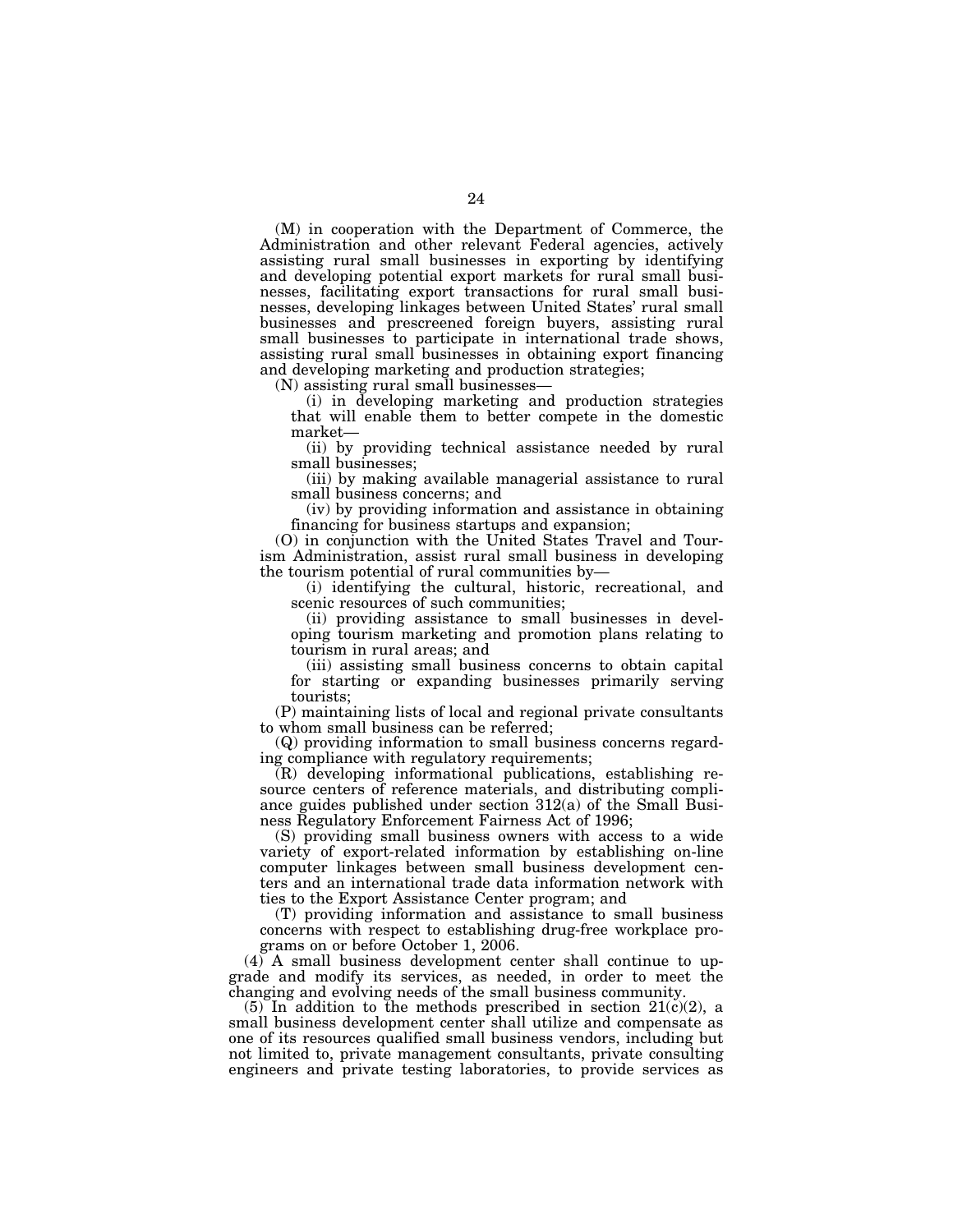described in this subsection to small businesses on behalf of such small business development center.

 $(6)$  In any State  $(A)$  in which the Administration has not made a grant pursuant to paragraph (1) of subsection (a), or (B) in which no application for a grant has been made by a Small Business Development Center pursuant to paragraph (6) of such subsection within 60 days after the effective date of any grant under subsection  $(a)(1)$  to such center or the date the Administration notifies the grantee funded under subsection  $(a)(1)$  that funds are available for grant applications pursuant to subsection (a)(6), whichever date occurs last, the Administration may make grants to a non-profit entity in that State to carry out the activities specified in paragraph (6) of subsection (a). Any such applicants shall comply with the matching funds requirement of paragraph (4) of subsection (a). Such grants shall be effective for any fiscal year only to the extent provided in advance in appropriations Acts, and each State shall be limited to the pro rata share provisions of paragraph (6) of subsection (a).

(7) In performing the services identified in paragraph (3), the Small Business Development Centers shall work in close cooperation with the Administration's regional and local offices, the local small business community, and appropriate State and local agencies.

(8) The Associate Administrator for Small Business Development Centers, in consultation with the Small Business Development Centers, shall develop and implement an information sharing system. Subject to amounts approved in advance in appropriations Acts, the Administration may make grants or enter cooperative agreements with one or more centers to carry out the provisions of this paragraph. Said grants or cooperative agreements shall be awarded for periods of no more than five years duration. The matching funds provisions of subsection (a) shall not be applicable to grants or cooperative agreements under this paragraph. The system shall—

(A) allow Small Business Development Centers participating in the program to exchange information about their programs; and

(B) provide information central to technology transfer.

(d) Where appropriate, the Small Business Development Centers shall work in conjunction with the relevant State agency and the Department of Commerce to develop a comprehensive plan for enhancing the export potential of small businesses located within the State. This plan may involve the cofunding and staffing of a State Office of International Trade within the State Small Business Development Center, using joint State and Federal funding, and any other appropriate measures directed at improving the export performance of small businesses within the State.

(e) Laboratories operated and funded by the Federal Government are authorized and directed to cooperate with the Administration in developing and establishing programs to support small business development centers by making facilities and equipment available; providing experiment station capabilities in adaptive engineering; providing library and technical information processing capabilities; and providing professional staff for consulting. The Administration is authorized to reimburse the laboratories for such services.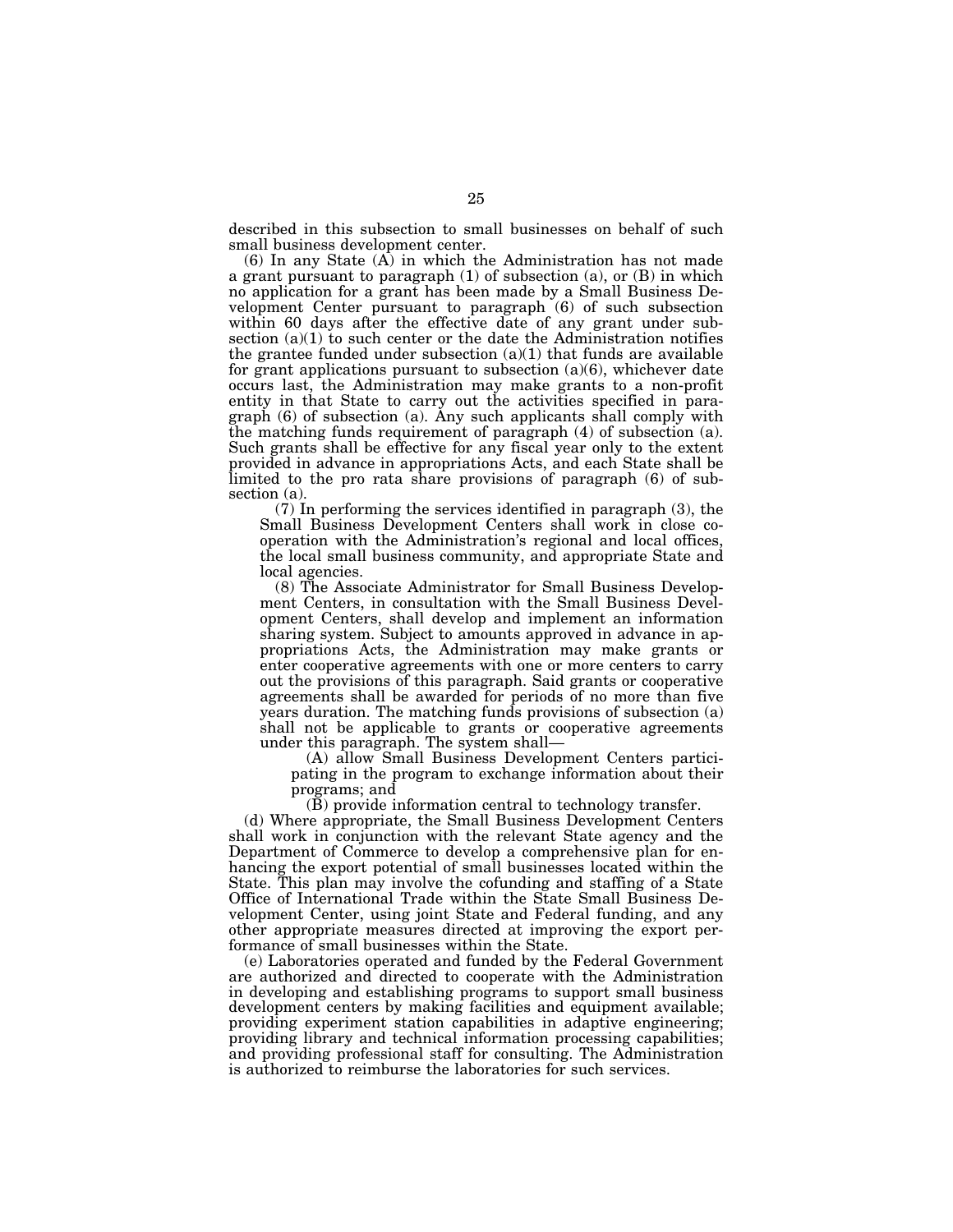(f) The National Science Foundation is authorized and directed to cooperate with the Administration and with the Small Business Development Centers in developing and establishing programs to support the centers.

(g) NATIONAL AERONAUTICS AND SPACE ADMINISTRATION AND RE- GIONAL TECHNOLOGY TRANSFER CENTERS.—The National Aeronautics and Space Administration and regional technology transfer centers supported by the National Aeronautics and Space Administration are authorized and directed to cooperate with small business development centers participating in the program.

(h) ASSOCIATE ADMINISTRATOR FOR SMALL BUSINESS DEVELOP-MENT CENTERS.—

(1) APPOINTMENT AND COMPENSATION.—The Administrator shall appoint an Associate Administrator for Small Business Development Centers who shall report to an official who is not more than one level below the Office of the Administrator and who shall serve without regard to the provisions of title 5, governing appointments in the competitive service, and without regard to chapter 51, and subchapter III of chapter 53 of such title relating to classification and General Schedule pay rates, but at a rate not less than the rate of GS–17 of the General Schedule.<br>(2) DUTIES.

 $(A)$  In GENERAL.—The sole responsibility of the Associate Administrator for Small Business Development Centers shall be to administer the small business development center program. Duties of the position shall include recommending the annual program budget, reviewing the annual budgets submitted by each applicant, establishing appropriate funding levels therefore, selecting applicants to participate in this program, implementing the provisions of this section, maintaining a clearinghouse to provide for the dissemination and exchange of information between small business development centers and conducting audits of recipients of grants under this section.

(B) CONSULTATION REQUIREMENTS.—In carrying out the duties described in this subsection, the Associate Administrator shall confer with and seek the advice of the Board established by subsection (i) and Administration officials in areas served by the small business development centers; however, the Associate Administrator shall be responsible for the management and administration of the program and shall not be subject to the approval or concurrence of such Administration officials.

(i)(1) There is established a National Small Business Development Center Advisory Board (herein referred to as ''Board'') which shall consist of nine members appointed from civilian life by the Administrator and who shall be persons of outstanding qualifications known to be familiar and sympathetic with small business needs and problems. No more than three members shall be from universities or their affiliates and six shall be from small businesses or associations representing small businesses. At the time of the appointment of the Board, the Administrator shall designate one-third of the members and at least one from each category whose term shall end in two years from the date of appointment,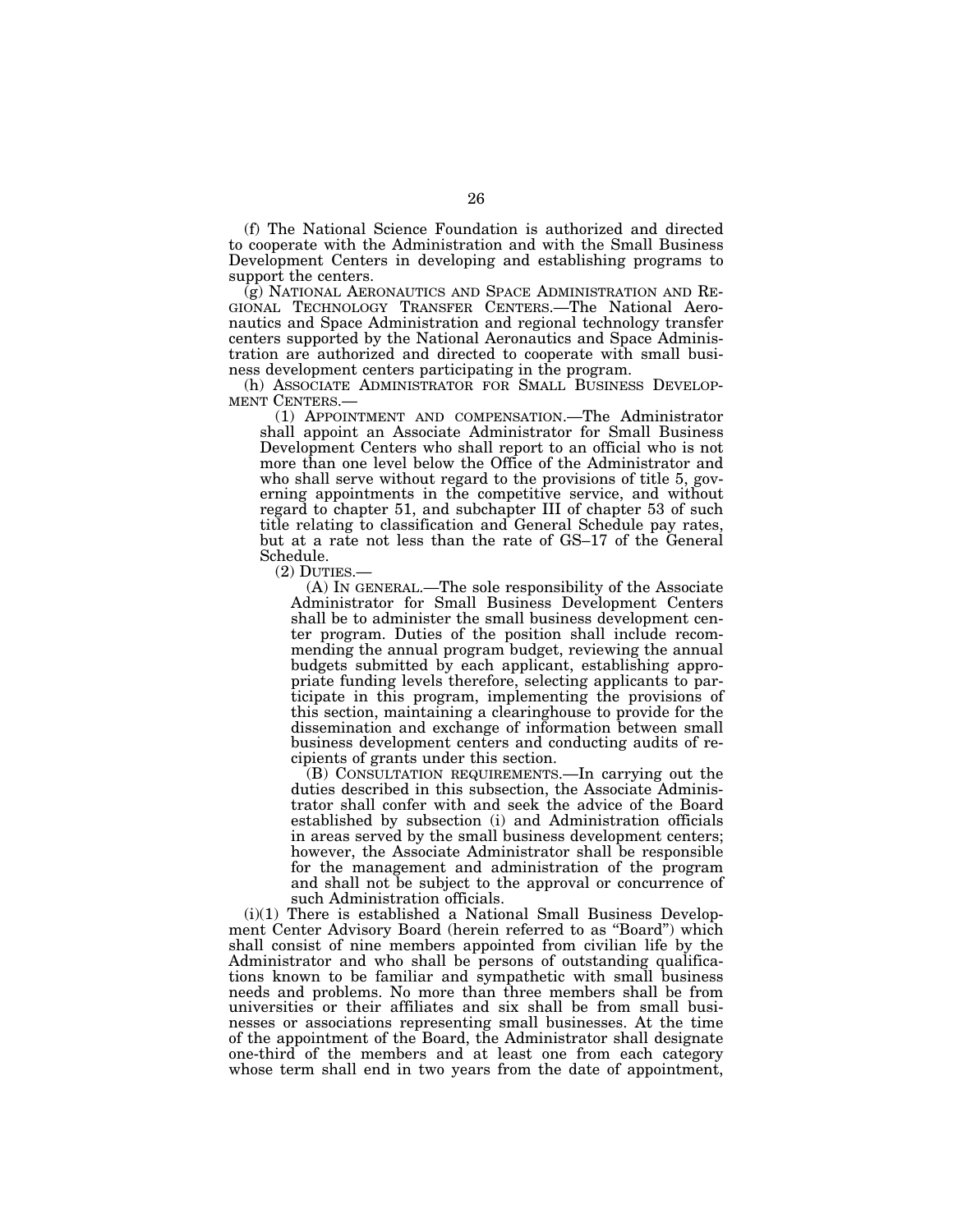a second third whose term shall end in three years from the date of appointment, and the final third whose term shall end in four years from the date of appointment. Succeeding Boards shall have three-year terms, with one-third of the Board changing each year.

(2) The Board shall elect a Chairman and advise, counsel, and confer with the Associate Administrator for Small Business Development Centers in carrying out the duties described in this section. The Board shall meet at least semiannually and at the call of the Chairman of the Board. Each member of the Board shall be entitled to be compensated at the rate not in excess of the per diem equivalent of the highest rate of pay for individuals occupying the position under GS–18 of the General Schedule for each day engaged in activities of the Board and shall be entitled to be reimbursed for expenses as a member of the Board.

 $(j)(1)$  Each small business development center shall establish an advisory board.

(2) Each small business development center advisory board shall elect a chairman and advise, counsel, and confer with the director of the small business development center on all policy matters pertaining to the operation of the small business development center, including who may be eligible to receive assistance from, and how local and regional private consultants may participate with the small business development center.<br>(k) PROGRAM EXAMINATION AND ACCREDITATION.

 $(1)$  EXAMINATION.—Not later than 180 days after the date of enactment of this subsection, the Administration shall develop and implement a biennial programmatic and financial examination of each small business development center established pursuant to this section.

(2) ACCREDITATION.—The Administration may provide financial support, by contract or otherwise, to the association authorized by subsection  $(a)(3)(A)$  for the purpose of developing a small business development center accreditation program.

(3) EXTENSION OR RENEWAL OF COOPERATIVE AGREEMENTS.— (A) IN GENERAL.—In extending or renewing a cooperative agreement of a small business development center, the Administration shall consider the results of the examination and accreditation program conducted pursuant to paragraphs  $(1)$  and  $(2)$ .

(B) ACCREDITATION REQUIREMENT.—After September 30, 2000, the Administration may not renew or extend any cooperative agreement with a small business development center unless the center has been approved under the accreditation program conducted pursuant to this subsection, except that the Associate Administrator for Small Business Development Centers may waive such accreditation requirement, in the discretion of the Associate Administrator, upon a showing that the center is making a good faith effort to obtain accreditation.

(l) CONTRACT AUTHORITY.—The authority to enter into contracts shall be in effect for each fiscal year only to the extent and in the amounts as are provided in advance in appropriations Acts. After the administration has entered a contract, either as a grant or a cooperative agreement, with any applicant under this section, it shall not suspend, terminate, or fail to renew or extend any such